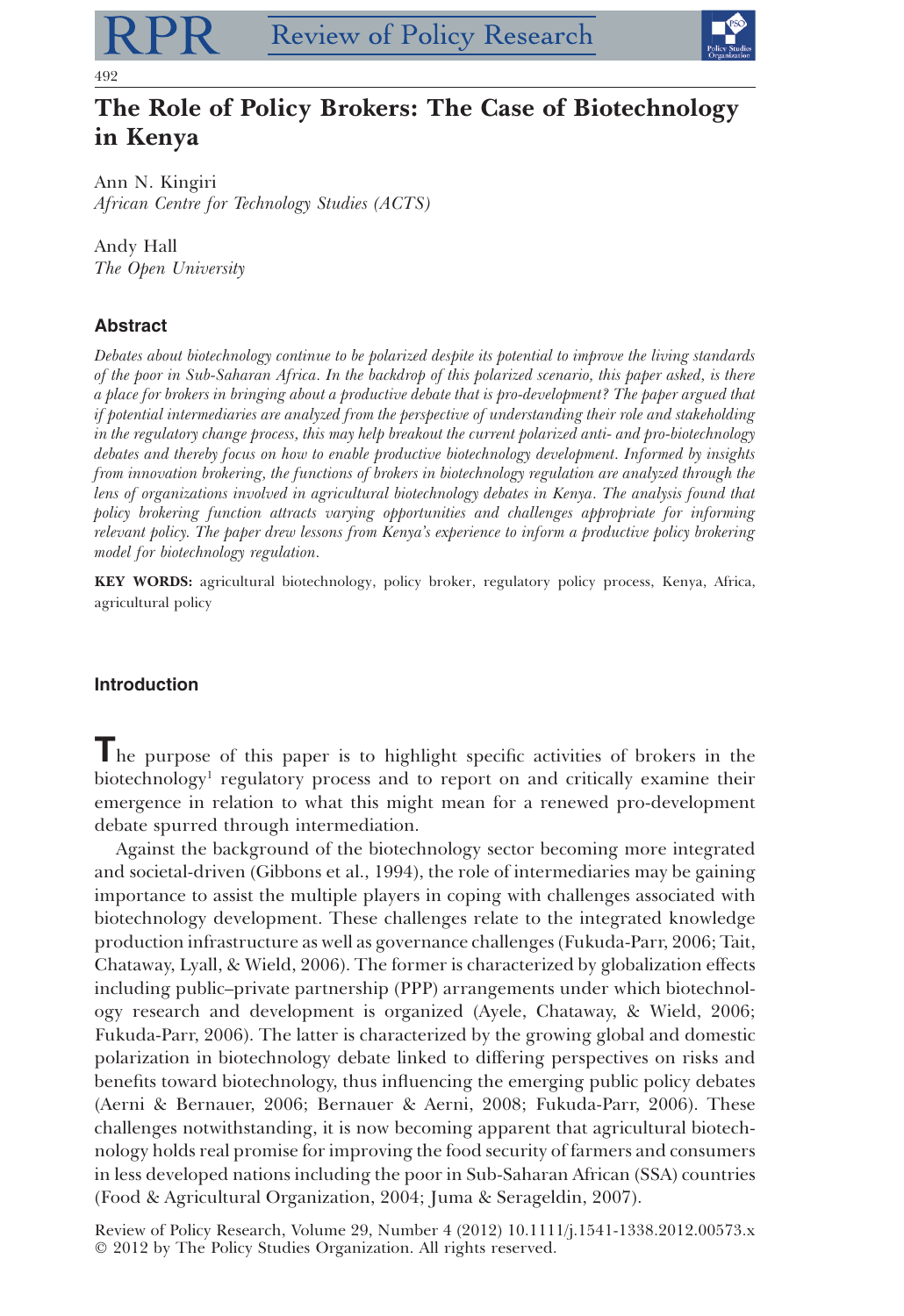

Divergent views on whether biotechnological applications should be deployed to increase agricultural production in SSA have contributed to the slow development of requisite regulatory policies in the majority of these countries. As a result, use of agricultural biotechnology remains limited in SSA. Consequently, in the backdrop of the polarized debates linked to biotechnology regulation, on the one hand, and the need to embrace a biotechnology tool to combat food insecurity in SSA, on the other, this paper asks, what role could intermediary organizations play to enhance a productive debate and how might this be done? Arguably, intermediary organizations in biotechnology debates have been associated with unproductive and sometimes negative advocacy linked to nongovernmental organizations (NGOs) either opposing or promoting the technology (Aerni & Bernauer, 2006; Paarlberg, 2003). This notwithstanding, intermediaries have a role to play in spurring productive biotechnology innovation and regulatory policy (Karembu, Otunge, & Wafula, 2010; Shohet & Prevezer, 1996).

Recently, scholars have studied the role of organizations who act as intermediaries, connecting together different stakeholders involved in innovation and helping negotiate changes in working practices and policies (Howells, 2006; Klerkx, Hall, & Leeuwis, 2009a, 2009b; Klerkx & Leeuwis, 2008a, 2009; Winch & Courtney, 2007). Referring to these organizations as innovation brokers, Klerkx and colleagues (2009a, 2009b) described the way specialist forms of innovation brokers have emerged to, e.g., improve farmers' demand for new research or to negotiate for policy change. It is this last form of brokering for policy change that is the focus of this paper.

Taking the example of agricultural biotechnology in Kenya, this paper explores the different tasks that constitute policy brokerage using different types of organizations interested in biotechnology debates. The objective is to explore the opportunities that might exist for moving biotechnology debates to a higher level through regulatory policy intermediation, thereby enhancing biotechnology development for the benefit of the poor farmers and consumers in SSA. The discussion proceeds in several parts. First is an exploration of the brokering concept and how it might serve as a framework to analyze different brokering tasks in biotechnology regulation. This is followed by an overview of the context under which brokerage is expected to occur from both global and Kenya's perspectives. Next is an analysis of selected intermediary organizations based on their regulatory policy tasks in Kenya's biotechnology sector. The paper concludes with a discussion of the emerging dynamics in relation to Kenya's experience and how lessons drawn can inform a productive biotechnology debate through regulatory policy intermediation.

# **Brokering As an Analytical Framework: Insights from Innovation Systems**

While the focus of this paper is regulatory policy brokering and related functions in biotechnology innovation, insights to build this framework are derived from innovation systems literature. In an attempt to unpack how different tasks are organized and articulated in practice, scholars interrogate the role of linkages and have noted the dynamic varying tasks performed by actors within an innovation system.2 Howells (2006) referred to these actors as intermediaries and went on to define an intermediary as "an organization or body that acts an agent or broker in any aspect of the innovation process between two or more parties" (p. 720).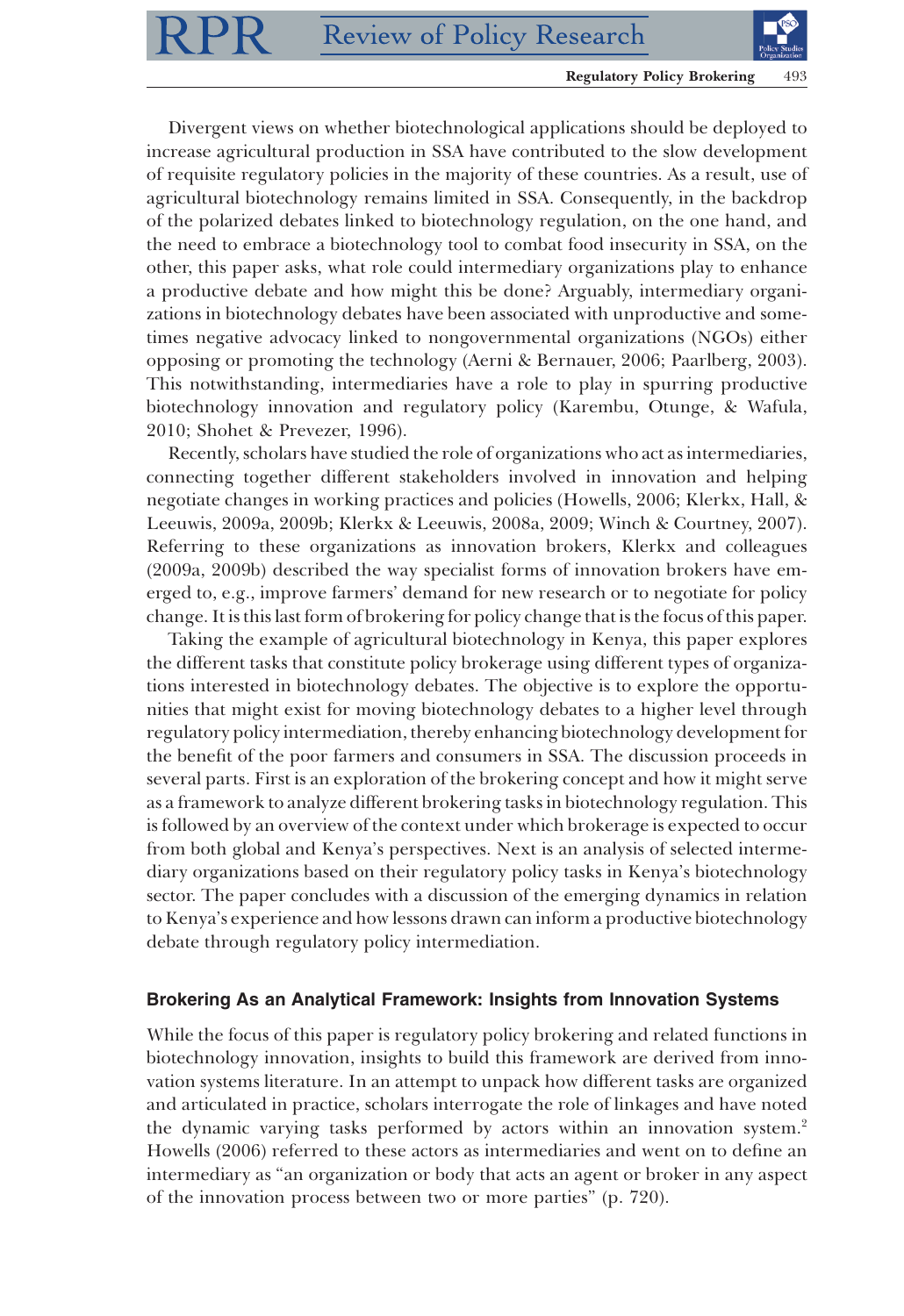Through analysis of different sources of literature, Howells (2006) identified different functions performed by an intermediary in diffusion and technology transfer, innovation process management, and in systems and networks. He noted that intermediaries or brokers support innovation through "helping to provide information about potential collaborators, brokering a transaction between two or more parties, acting as a mediator between bodies or organizations that are already collaborating, and helping find advice, funding and support for the innovation outcomes of such collaborations" (p. 720). He, however, pointed out that an organization may perform an intermediary role as a subsidiary or secondary function, thus becoming a third party innovation agency.

From an innovation systems perspective, intermediaries are seen as brokers performing mediation, catalytic, or facilitation roles exhibited in the way knowledge is managed toward effective and harmonized operations of an innovation system (Klerkx & Leeuwis, 2008a, 2009; Klerkx et al., 2009a, 2009b; Winch & Courtney, 2007). With reference to agricultural systems in Netherlands, scholars have analyzed the different tasks performed by intermediaries. Klerkx, Aarts, and Leeuwis (2010) and Klerkx and colleagues (2009a, 2009b) described these tasks that include different elements of demand articulation, network brokerage, and innovation process management. Demand articulation is important during the emerging phase of a technology when the degree of uncertainty is high. Network brokerage helps to connect the suppliers and users of knowledge in order to address market and other failures associated with a respective innovation system. Innovation process management involves organizing and managing the network. With reference to biotechnology, Shohet and Prevezer (1996) used case studies in the United Kingdom to expose the role of intermediaries in relation to technology transfer. They suggested that intermediaries play an important role in stimulating flow of knowledge about markets while performing liaison functions for firms, acting as agents between institutions and providing access to complementary assets for the development of technologies internally.

Howells (2006, p. 719) made a distinction between intermediary organizations described in the preceding section and intermediation as a function process. The latter is composed of multiple tasks sometimes undertaken in phases in relation to innovation, for instance, information and technology transfer. In relation to information, this could be information scanning, gathering, and communication. In the case of technology transfer, an intermediary is perceived to have more knowledge about a technology and seeks to facilitate transfer between firms and organizations by establishing a linkage.

What brings about establishment of an intermediary organization or a broker depends on opportunities and needs within research and innovation sectors and is often contingent on the specific context (Van der Meulen, Nedeva, & Braun, 2005, cited in Klerkx & Leeuwis, 2009, pp. 851–852). However, brokering in dynamic innovations may bring about tensions. As summarized in Klerkx and colleagues (2009a, pp. 11–12), the intermediary role is confounded by practical challenges that may impact a productive intermediation process. These include tensions over legitimacy and neutrality of brokers, and questions about whether stakeholders or clients consider them to be honest in their deliberations, ambiguity of functions arising from different organizations articulating multiple and sometimes conflicting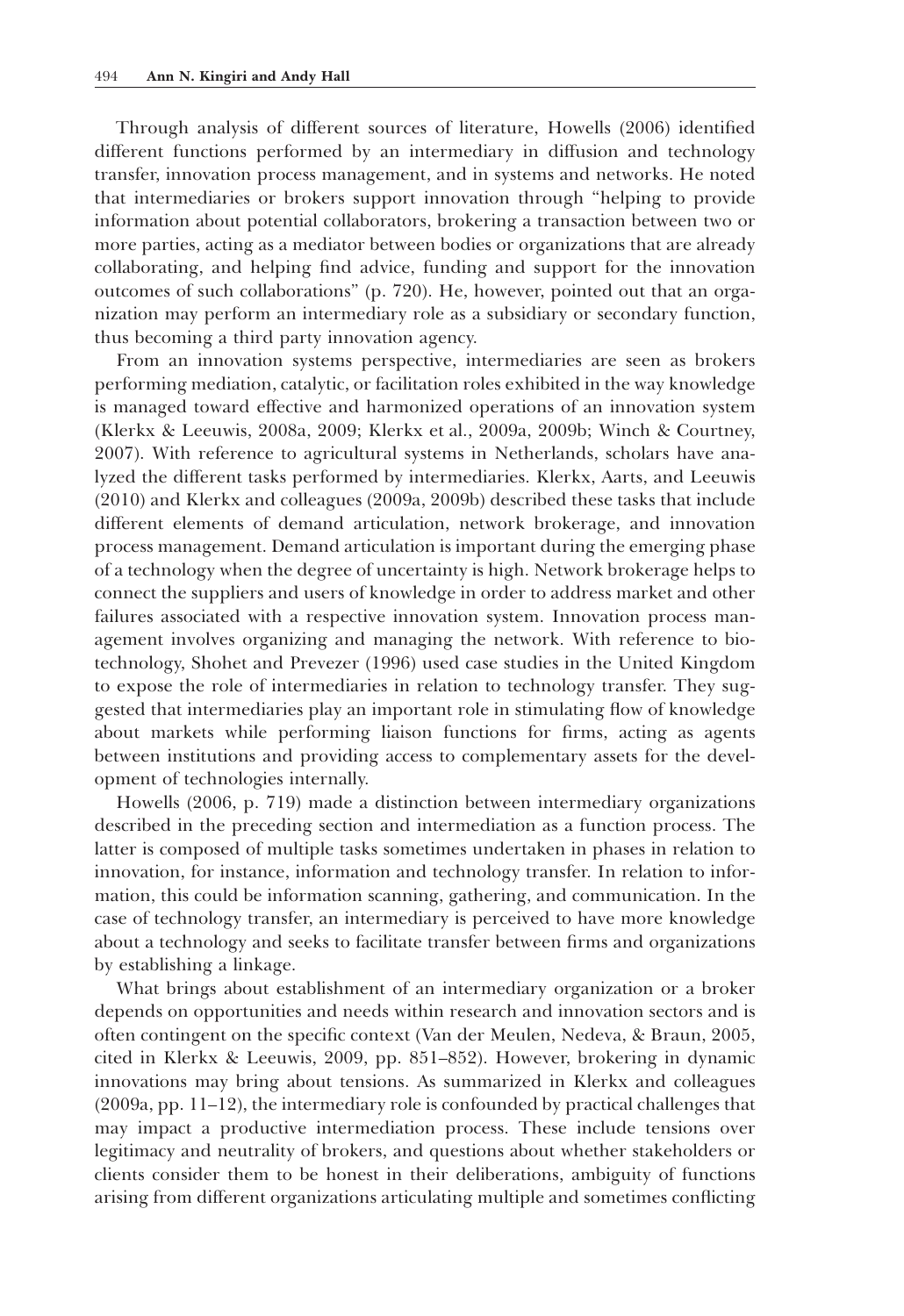and competing roles, and difficulties in evaluating the impact of brokerage function that may affect sustainability and withdrawal or lack of financial backing. These tensions may be likened to challenges associated with biotechnology innovation where varying interests spur emergence of brokers performing advocacy tasks that influence the attitude of stakeholders through strategic knowledge and information (Aerni & Bernauer, 2006; Herring, 2010; Paarlberg & Pray, 2007). These tensions should, however, provide practical lessons in relation to presence (or lack) of efficiency and effectiveness of a given intermediary. In this regard, practical evidence of the benefits of intermediation weighed against challenges needs to be made visible to actors in the knowledge infrastructure and to policy makers (Klerkx & Leeuwis, 2008b). This would consequently enhance setting up of viable innovation (or policy) intermediaries (Klerkx & Leeuwis, 2008a).

The brokering concept has been applied in analyzing different intermediary functions performed by assorted innovation firms in the United Kingdom (Howells, 2006), agricultural innovation systems in the Netherlands (see Klerk, Leeuwis et al. noted elsewhere), and agricultural innovation systems in Africa (Hall, 2010; Hall, Clark, & Frost, 2010). Apart from intermediation in relation to U.K. biotechnology research and development (Shohet & Prevezer, 1996), this concept has not been applied in policy processes associated with biotechnology regulation. In the science policy arena, Guston (1999) and Braun (1993) helped us understand the fundamental role of intermediaries as agencies in policy processes. Guston called these agencies boundary organizations.3 Callon (1994) also made us see the role of intermediaries in causing relational change within science and public networks.

Brokering as an analytical framework would help us understand how intermediation in biotechnology regulatory policy dialogues occurs in a practical sense and the lessons that can be drawn to enhance productive biotechnology debates. In doing this, it attempts to illuminate the different functions different intermediary organizations play and how they can be supported in terms of policy and practice to facilitate effective dissemination of genetically modified (GM) technology. For the purpose of this paper, policy brokers are conceptualized as intermediary organizations that individually or as a group mediate between the demand side (e.g., farmers, government, civil society organizations) and supply side (research institutes, technology developers, policy makers, etc.) in the regulation of biotechnology knowledge infrastructure.

In the application of the framework, the discussion does not lose sight of the polarized debates that characterize biotechnology regulation. This calls for critical thought in the design of a brokerage model that takes cognizance of the benefits of intermediation toward causing a productive debate earlier.

# **Context for Brokering in Biotechnology Development and Regulation**

# *Biotechnology in the Evolving Global Knowledge Economy*

Factors that impact modern biotechnology development and deployment for economic usefulness stem from globalization reflected in the dynamic knowledge economy (Fukuda-Parr, 2006) and dynamic technological changes (Tait et al., 2006). The hitherto localized, discipline-based boundaries and operations under which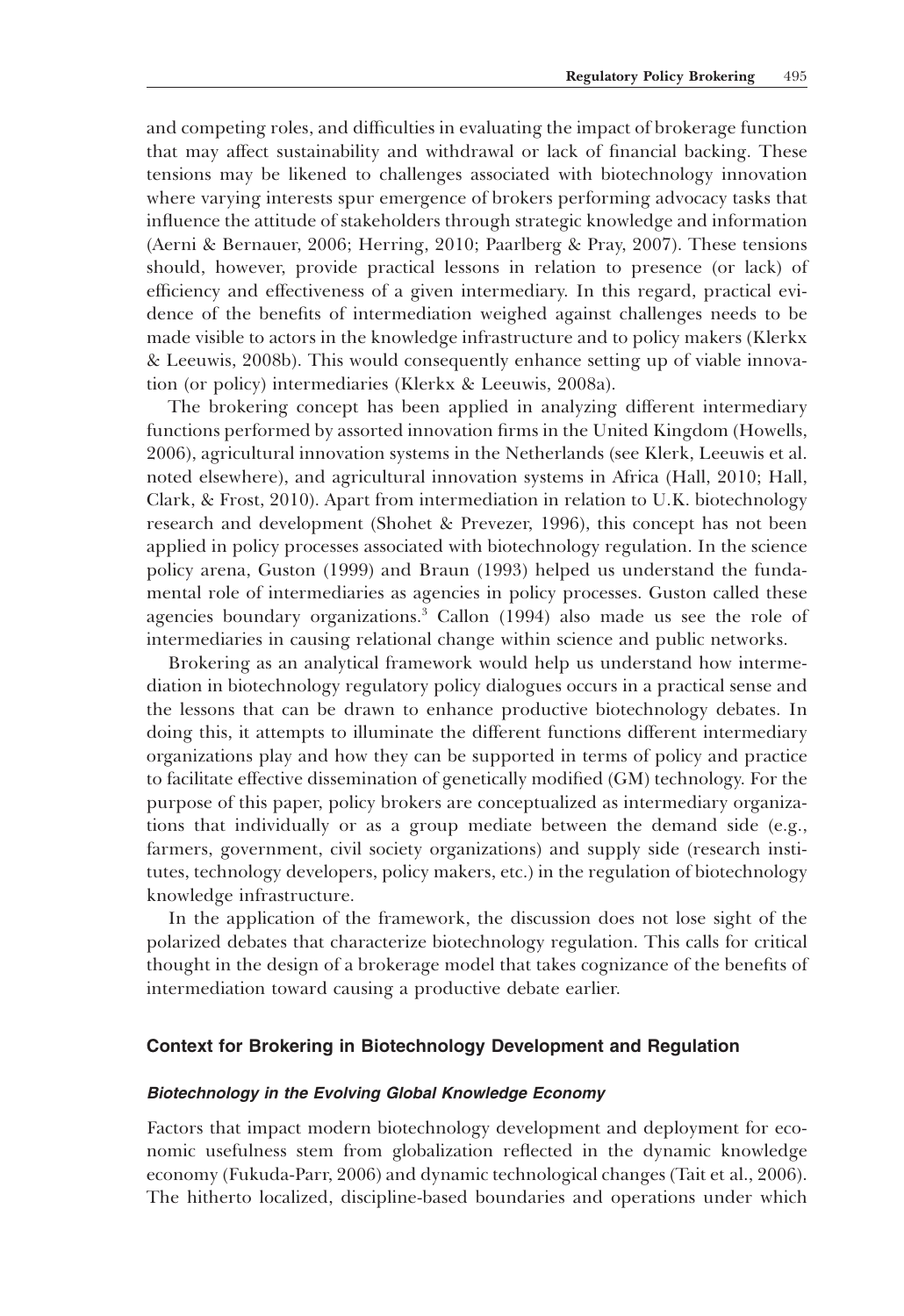knowledge emerged have slowly been disorganized and replaced by increased collaborations (Gibbons et al., 1994). In relation to new biotechnologies, this integration is evident in form of public–private research not only in developed countries (Scott, 2005, pp. 12–16; Waterton, 2005) but also in developing countries (Ayele et al., 2006). Clearly, there has been a revolution with different disciplines integrating in a way that seems to portray biotechnology as a unique and different form of science and technology. One factor that has contributed to these institutional changes relates to the fact that the infrastructure and the large investments involved in biotechnology transfer are beyond the capacity of individual scientists and the public research institutes. Moreover, funding of public research by respective governments has been dwindling prompting scientists to seek collaborative ventures (Waterton, 2005). This notwithstanding, these inevitable collaborations have elicited conflicts, suspicion, and tension among proponents, opponents, and governments because biotechnology deployment is shaped by many interested actors at both national and international levels. These include multinational corporations that own the intellectual property, farmers, research scientists, policy makers, antiglobalization and environmental NGOs (Fukuda-Parr, 2006). All these actors are perceived to have diverse interests that sometimes work against development. This last part takes us to the challenges discussed next.

### *Polarization of Agricultural Biotechnology Debate*

Major factors that have shaped biotechnology innovation relate to stakeholders' attitude toward the benefits and risks of genetic engineering (GE). This has taken a very political stance exhibiting polarization between those promoting GM technology and those opposing it by taking a "precautionary" stance. The first group is closely linked to the United States, while the second category is linked to Europe. This has culminated in what has become European Union (EU)–U.S. transatlantic debate associated with what is seen as a genetically modified organisms (GMOs) trade dispute (Bernauer & Aerni, 2008). This led to litigation in the World Trade Organization (WTO) by the United States and by major proponents of GMOs accusing EU of restricting GMOs trade through its stringent regulatory policy. The WTO verdict favored the proponents and urged the EU to align its GMOs policies with the WTO trade rules. What is important to note here is the inevitable negative (or positive) influence this dispute has on policies adopted by countries in SSA. There is now a wide body of literature looking at trade conflicts confounded by the EU–U.S. transatlantic regulatory policies leading to regulatory polarization (Bernauer, 2005; Bernauer & Aerni, 2008; Murphy, Levidow, & Carr, 2006; Paarlberg, 2001). One consequence attributed to this polarization is the slow application and spread of GM products in developing countries (Paarlberg, 2008).

From the biosafety front, application of modern biotechnology is poised to have varying environmental and food safety concerns and therefore attracts varying perceptions related to risk and uncertainties. To regulate environmental biosafety for instance, the Cartagena Protocol on Biosafety to the Convention on Biological Biodiversity establishes basic international principles to govern the transfer, handling, and use of GMOs, primarily for trade purpose. At the regional level, the African Model Law was pioneered by the African Union (AU) to harmonize African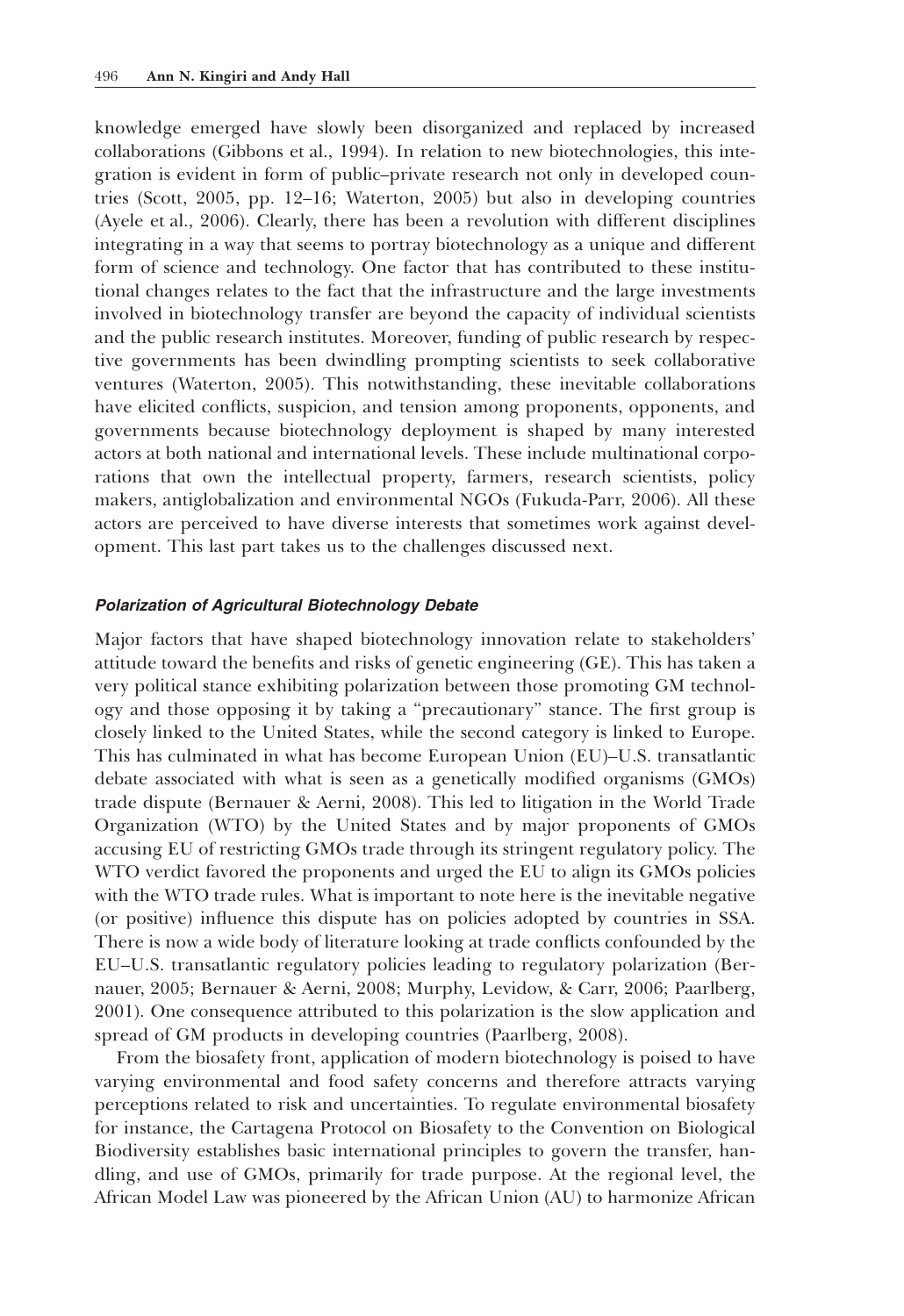states' approach to biotechnology regulation. Despite these instruments available as benchmark to SSA countries in formulating appropriate regulatory policies, the global biotechnology debate has influenced the trajectories being considered by these countries in trying to understand the controversies behind risks and benefits of GMOs. This is because they lack capacities to formulate homegrown policies, and most of them have received support (expertise and funds) from foreign countries including the EU and the United States for biopolicies development. This implies that they have been caught up in conflicting pressures from these trading blocks.

A different kind of politics has manifested in the case of Africa with respect to GM relief food versus food insecurity. The 2002 food crisis in Southern Africa rekindled debates over agricultural biotechnology. Some countries, having found themselves in the throes of food emergencies to feed many on the verge of starvation had issues with the food aid that was suspected to contain unspecified amounts of GM maize. Uncertainties around food and environmental safety, regulatory preparedness, among other challenges, meant that some countries were unwilling to accept the food aid (sourced mainly from the United States and South Africa), with some governments going on record to choose starvation rather than have their people consuming "poisonous food" (Omamo & von Grebmer, 2005; Panos Report, 2005, p. 30). The scenario created tension at various levels and regulatory measures had to be put in place to guide decision making, with some countries, e.g., Zimbabwe and Malawi, deciding to distribute only milled grain and Zambia refusing the grain outright. However, food aid has underlying politics where the United States has been accused of indirectly promoting GM products disguised as donation to the famine-stricken poor in Africa (Zerbe, 2004).

The polarized biotechnology debate is, however, more complex than can be explained by trade and biosafety imperatives alluded to earlier. It is attributed to differences in consumer perceptions, activity of NGOs, interests and behavior of biotechnology firms, farmers, processors, retailers, and scientists, and institutional characteristics of the political systems concerned (Aerni & Bernauer, 2006; Bernauer, 2005; Harsh, 2005). These differences have elevated the conflicts between proponents and opponents of biotechnology. On the proposing side, the multinational companies (MNCs) and their allies, mainly scientific communities, want to see biotechnology taken up by the farmers, citing its potential to address the chronic, poverty-related challenges confronting the African continent. They collectively support a policy that would spur biotechnology research and development toward commercialization and widespread use by the users. The opponents, on the other hand, have emphasized the need to take precautions because of uncertainty of biotechnology in relation to health and environmental risks. They have also leveled criticism against MNCs' monopolization of research and development through generation of proprietary technologies guided by strict patents that impact negatively on technology access by the poor producers and consumers (Herring, 2010). The groups opposing GMOs have been linked to environmental NGOs in Europe. Herring (2010) explored the powerful but negative impact of advocacy in agricultural biotechnology debates where opposing networks propagate information that evokes anxiety among publics.

Arguably, these polarized debates have not helped much in terms of ensuring that African poor farmers and consumers benefit from biotechnology through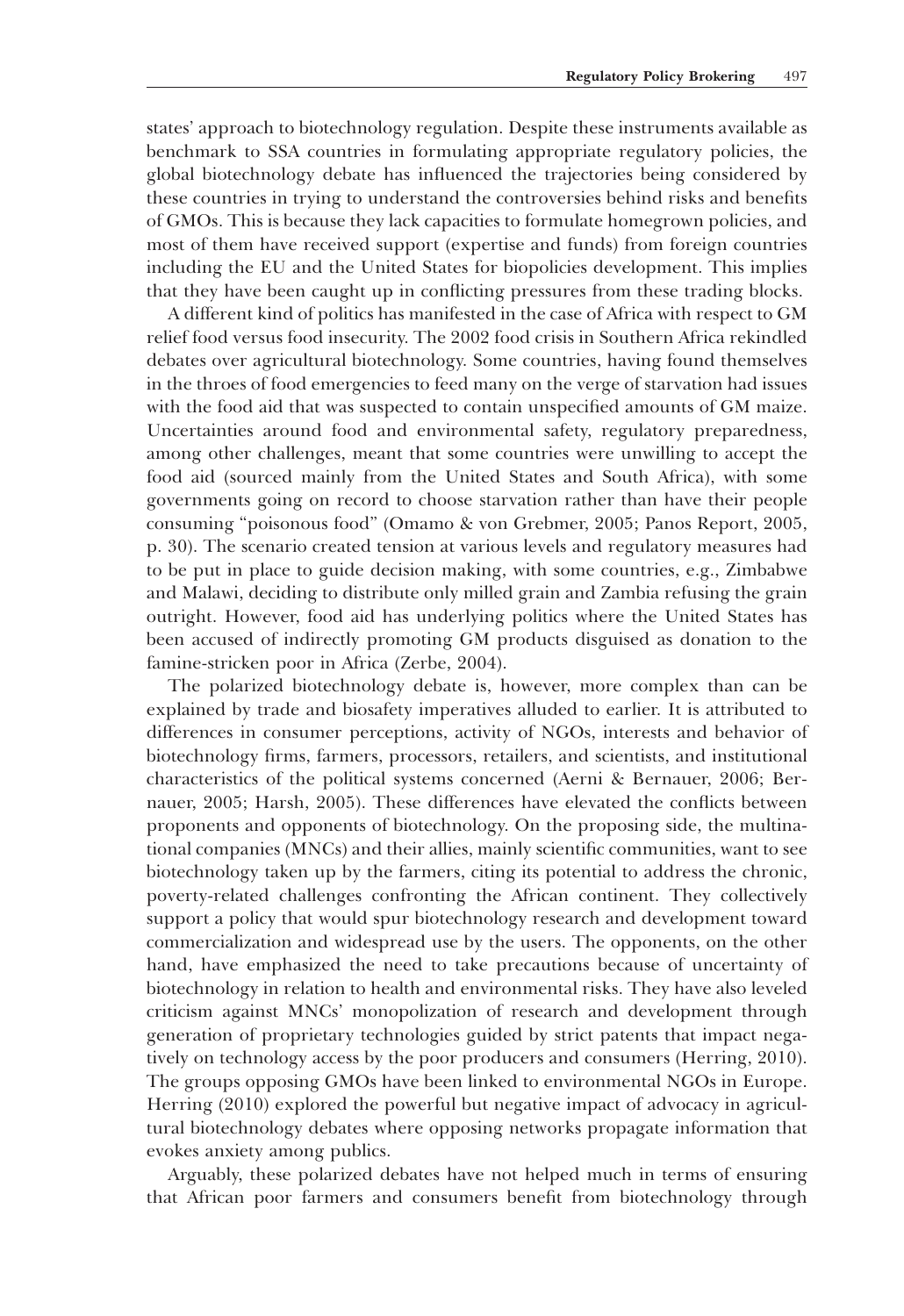appropriate regulatory policies (Paarlberg, 2008). This is despite the realization by African governments that modern biotechnology is a useful tool for addressing some of the agricultural production constraints. Consequently, the AU's panel on biotechnology has urged governments to support this endeavor, particularly homegrown biotechnology, in recognition of its potential as a developmental tool (Juma & Serageldin, 2007). This will, however, remain a dream unless viable ways of engaging in biotechnology regulation debates are developed and enhanced. Different milestones have been achieved and with foreign donor support, the majority of countries in SSA have engaged in development of effective regulatory mechanisms (Makinde, 2010; Mugwagwa, 2008). Most emerging frameworks aim at building biosafety institutional capacity for responsible implementation of GE activities. These include formulation of requisite biotechnology regulatory policies.

Clearly, the polarized biotechnology debate complicates the process of bringing about consensus in policy processes through intermediaries, an area that has not been given critical thought. In particular, less attention has been paid to dynamics related to controversial biotechnology regulation from the perspective of brokerage and how this can foster productive regulatory practice. Debatably, if we look at brokerage as an opportunity for creating an enabling regulatory policy environment for agricultural innovation, particularly in a developing country context, this may yield a productive debate for biotechnology development. This is important because different actors in agricultural innovation process including biotechnology subsector have different capacities, skills, and resources, which need to be harnessed for development (Hall, 2005).

# **Context for Regulatory Policy Brokering in Kenya**

Actual research work involving biotechnology commenced in the early 1990s, which prompted the government to initiate establishment of a regulatory system for management of biotechnology research. This led to a successful establishment of a functional biosafety regulatory framework, making Kenya one of the few countries (after South Africa, Egypt, and Burkina Faso) to embrace biotechnology commercialization. It is important to note that the two processes, research and regulatory system development, coevolved. The controversies surrounding this coevolution process for almost two decades (from the early 1990s to 2011) provide a context for this paper that further strengthen the methodological approach to the selection of the intermediary organizations analyzed further on.

### *Modern Biotechnology in Kenya: An Overview*

Modern biotechnology has revolutionized many sectors including agriculture and embraces a wide range of applications including tissue culture, markers-assisted selection, and GE. All these are being applied in Kenya, but the latter is the focus of this paper. Introduction of biotechnology research initiatives dates back to the 1990s when transgenic sweet potato was first approved for testing in the field. To date, over six GE research initiatives have been evaluated in public institutions in conjunction with local and international partners (see Kingiri, 2011a, for details). So far, no product has been approved for commercial use and the furthest the bio-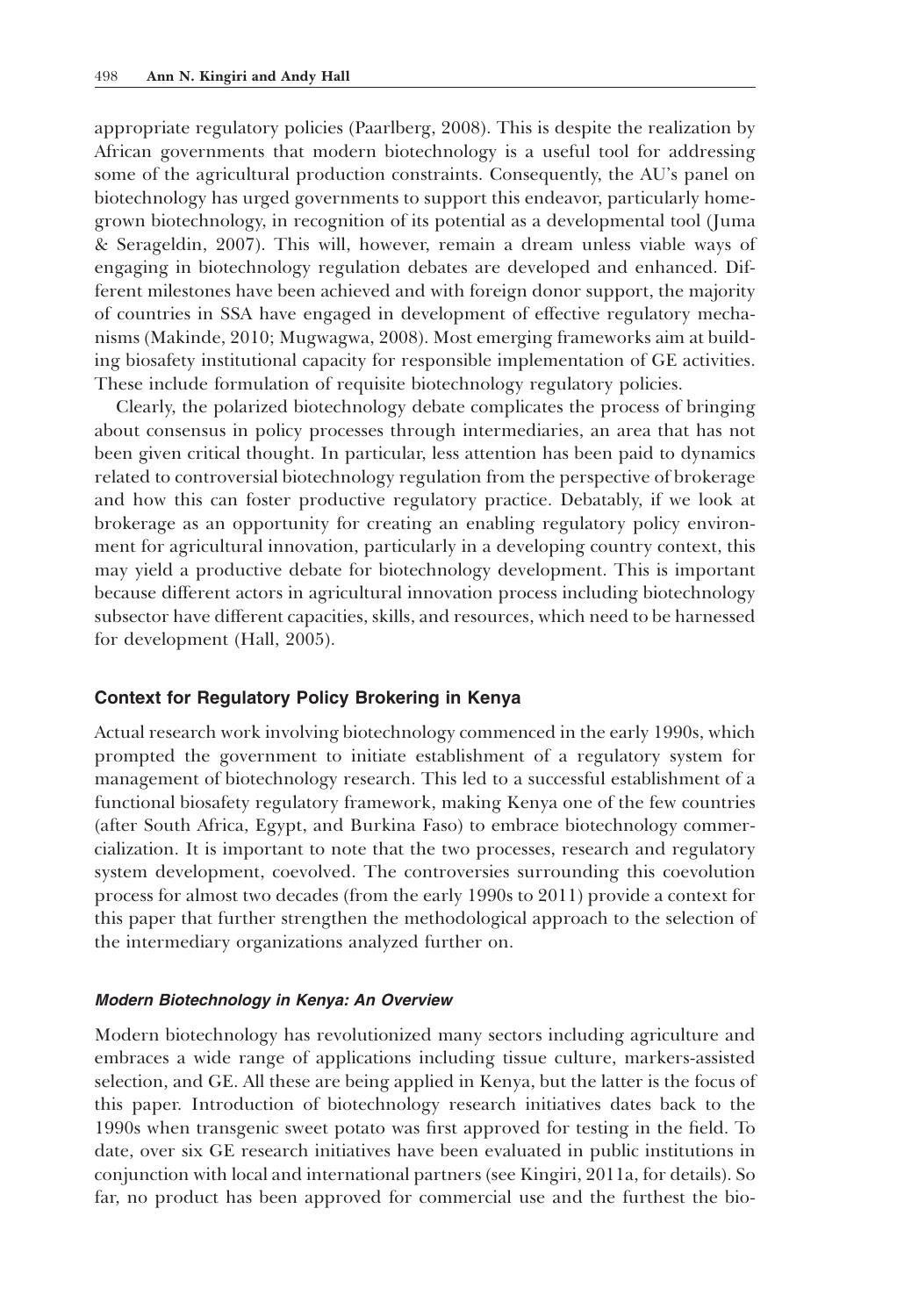#### **Table 1.** Field trials being discussed or/and conducted in Kenya to date

#### Bt Maize

Several field trials have been conducted successfully. The aim was to contribute to the reduction of maize crop losses through the development of GE insect resistant maize for Africa.

Water Efficient Maize for Africa (WEMA)

This trial combines breeding and biotechnology to test efficacy of drought tolerant technology in African maize germplasm. Several field trials have been conducted.

Bt Cotton (Bollgard I and II)

Several field trials have successfully been conducted. Currently, the trials have moved to multiple locations in different parts of Kenya. The aim of the project is to contribute to the reduction of cotton crop losses through the development of GE insect resistant cotton. Main pest of concern is boll worm.

Transgenic sweet potato

This was the first field trial approved in Kenya. The objective was to transfer virus resistance traits via genetic engineering to Kenyan sweet potato varieties for use by subsistence farmers. Research still continues at a slow pace under containment in the laboratory.

Transgenic cassava

Two trials have been ongoing. The first involves genetic engineering cassava for resistance against viruses; the cassava mosaic disease and cassava brown streak disease. The second involves biofortified cassava where cassava roots have been enhanced with nutrients such as iron and zinc as well as elevated protein and  $\beta$ -carotene content. Transgenic sorghum

This involves biofortified sorghum enhanced with nutrients.

The recombinant rinderpest vaccine

Successful on-farm trials were carried out in 2002–04 to test the efficacy against rinderpest disease and safety of the vaccine in the African cattle. The trial still continues under laboratory confinement in a small scale.

Note: *All these trials are PPPs with Kenya Agricultural Research Institute (KARI), the only public agricultural research institute taking the lead. There are more trials under containment in the laboratory & greenhouses which have not been included in this*

*table.*

#### *Source:* Compiled from primary and various secondary sources.

technology activities have gone toward a product is field trials (see Table 1). It is hoped that with the establishment of a functional biosafety framework, the situation will change. In addition, the food insecurity-related issues have prompted the government to take drastic policy measures approving temporary importation of GM maize to avert a food crisis in the country (see Appendix 1).

#### *Kenya's Biosafety Regulatory Regime*

The aforementioned technological revolution advanced parallel to regulatory policy developments requisite for management of related biosafety risks. This resulted in a number of regulatory instruments, the first being the draft Regulations and Guidelines of 1998 (Republic of Kenya [RoK], 1998). This instrument provided for establishment of a National Biosafety Committee (NBC) whose membership was drawn from different institutions composed of government regulatory agencies and departments, academic institutions, and a number of representatives from NGOs. This committee was until February 2009 responsible for charting a regulatory pathway for responsible biotechnology research in the country.

Kenya signed and ratified the Cartagena Protocol on Biosafety in May 2000 and January 2002, respectively. This obligated the government to put up regulatory structures to operationalize the protocol and legalize the aforementioned draft regulations and guidelines that were in use. This led to development of the Biotechnology Policy of 2006 (RoK, 2006) and Biosafety Act of 2009 (RoK, 2009).<sup>4</sup> The controversial developments surrounding the formulation of this act over the years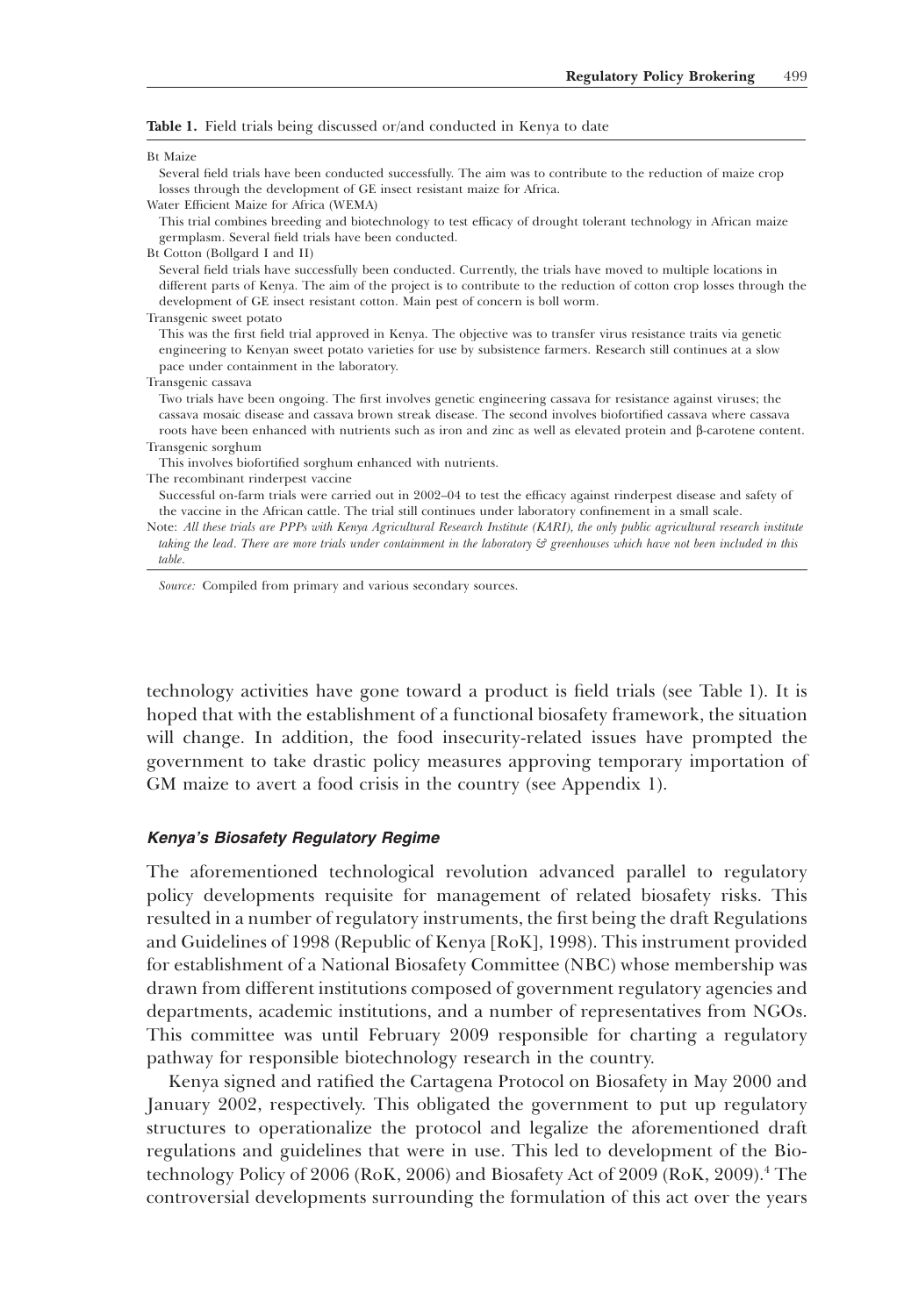and its current implementation are at the center of this paper. Meanwhile, regulations to be appended to the Act became operational in July 2011 after approval by the Minister for Higher Education, Science and Technology.

# *How the Evolution of Kenya's Biotechnology Research and Regulatory Policy Subsystem Has Shaped the Role of Intermediary Organizations*

The preceding sections provide an overview of Kenya's biotechnology development and regulatory subsystem. However, the factors that shape the role of different intermediaries in the regulatory process are, first, the pathways through which these organizations get engaged as stakeholders, and second, the underlying dynamics related to how actors are engaged in various biotechnology activities and their role in decision-making processes.

Three pathways through which intermediary organizations establish and emerge in Kenya's biotechnology innovation include the following:

- 1. Biotechnology projects where they either support particular projects as partners sometimes managing the multiple actors who include researchers, government, and donors (see Kingiri, 2010; Kingiri & Ayele, 2009) or campaign against biotech projects and prevent their commercialization through lobbying the government and mobilizing the public to reject them (see Kingiri, 2011a).
- 2. Biosafety regulation: many pro- and anti-biotechnology NGOs have influenced the development of regulatory frameworks in Kenya through involvement in biotechnology activities such as information dissemination, training, and sensitization of the public, journalists, political policy makers, scientists, and regulators. Others find themselves directly engaged in lobbying and/or support for the drafting of the legal regulatory policy documents (see also Kamau, 2010; Karembu et al., 2010).
- 3. Importation of GMOs as food or feed products: this is a pathway for involvement of various organizations in regulation of biotechnology products in addition to their other mandates. Examples include the Kenya Biodiversity Coalition (KBioC) network resisting introduction of unauthorized biotechnology products (Appendix 1; Mbaria, 2008; *The Standard*, 2010) and the Program for Biosafety System (PBS), creating a conducive regulatory environment for importation of GMO products through regulatory capacity building among different regulatory agencies in Kenya. This pathway is sometimes confounded by the prevailing politics. For instance, in February 2011, the Kenyan cabinet made a political pronouncement that approved immediate importation of GM maize to avert a looming food crisis. This development received considerable media reportage, which subsequently generated wide public protests led by civil society. In contrast, the proponents of biotechnology supported this move (Appendix 1).

Empirical research conducted in Kenya by Ayele, Kingiri, Harsh, and Sander provided a detailed analysis of the controversies that characterize Kenya's biotechnology regulatory process, and subsequently, how this shapes the behavior of different actors in regulatory decision-making processes.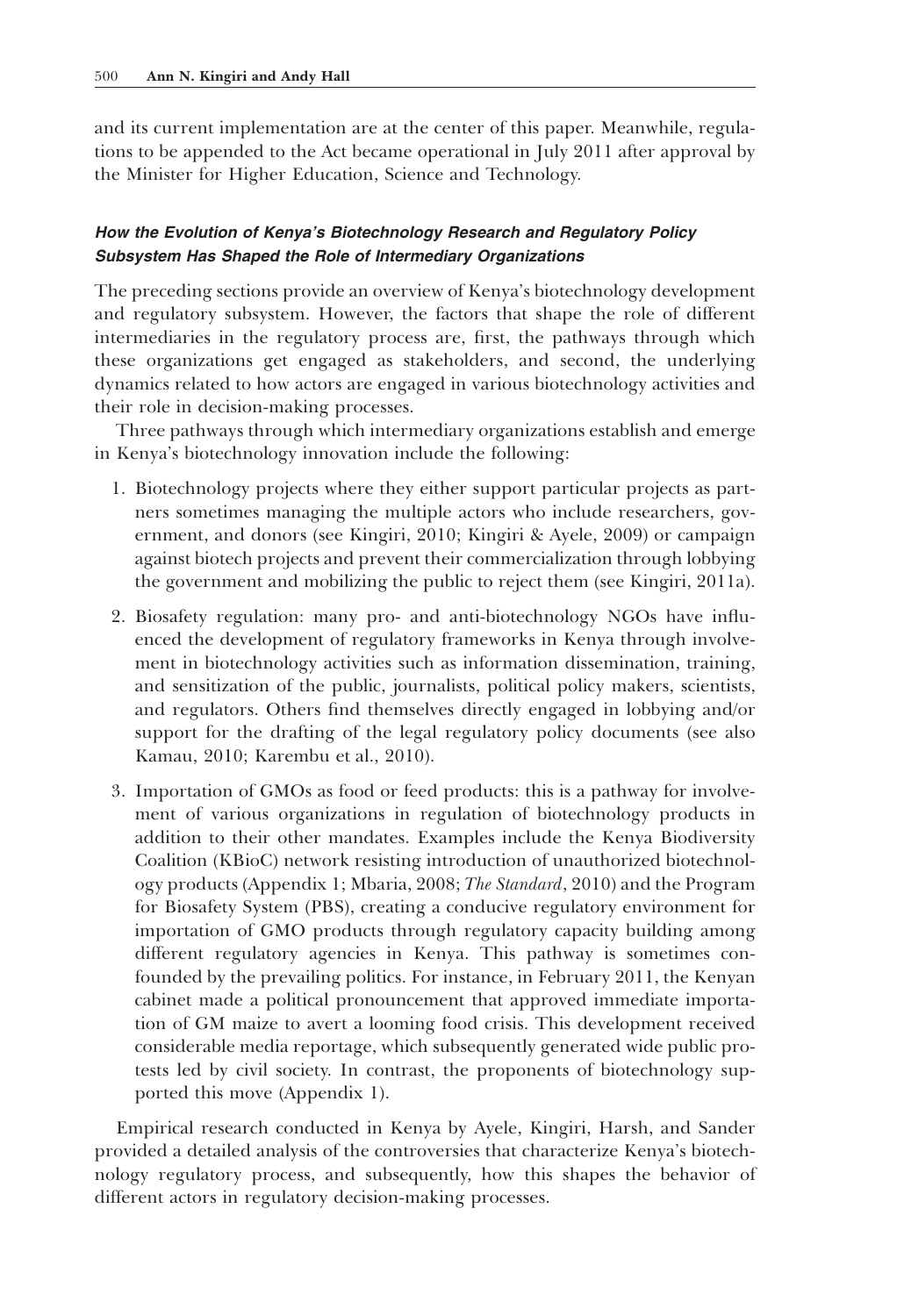Ayele and colleagues (2006) explained that Kenyan crop biotechnology activities are PPPs originating from outside the public sector. This work sheds some light on the contextual factors under which biotechnology development occurs in Kenya. PPPs are pivotal in influencing the direction and ultimate performance of expected or desired policy innovations through the choices scientists make and subsequent behavior and implications.

Sander (2007) looked at the construction of biosafety regulations and guidelines of 1998 (RoK, 1998), giving prominence to the role of international donor agencies in this process. Using the actor network theory, his study documented how the activities carried out by different institutional actors influenced and shaped the context and content of this legislation. Sander noted that establishment of intermediaries and their subsequent engagement in regulatory brokerage function was favored by a number of factors. These include the pressing need to establish institutional structures for governance of biotechnology research following the signing of the Cartagena Protocol, the high cost involved in putting up a regulatory infrastructure that the government could not immediately meet, and the international and political context in which this was being handled.

Harsh (2005, 2008) identified informal and formal governance of biotechnology where non-state actors (NGOs) take up the space of the government in policy deliberations. His work offered some insights in understanding the political environment under which biotechnology develops within NGOs as knowledge networks. NGOs are rich sources of policy-related knowledge and other varying resources that motivate actors, thereby influencing policy directions.

Kingiri (2010, 2011a, 2011b) revealed the engaged nature of actors between 2002 and 2011 during the formulation of the Biosafety Act and after. Kingiri (2010) exposed the important role of the scientific communities (in private and public arena) and their allies (who include biotechnology industry, NGOs, and donors) in shaping the Kenya's regulatory process trajectory as experts in biosafety and biotechnology. The government's reliance on this supposedly biased expertise generated protracted tension from the anti-biotechnology NGOs. This tension is captured by Kingiri (2011a), in which actors spurred by conflicting belief systems aligned themselves with opposing coalitions to advance and defend their interests. The government and the scientific communities formed a pro-biotechnology and pro-biosafety bill coalition, while the civil society groups formed an anti-biosafety bill coalition. The pro and anti groups used different avenues and spaces (mainly media) to express their viewpoints. The civil society also used the public space to attract public and political support.

It is noted that empirical research reported here tends to portray the brokering function primarily from a political stance. Consequently, it is possible for controversies generated by politics of biotechnology to blur the dynamism as well as the positive attributes of intermediation undertaken by regulatory brokers in Kenya. The only reference that comes close to exposing this dynamism is Karembu and others (2010), albeit from an implicit stance. The subsequent sections attempt to expose empirically the different tasks undertaken by different brokers in practice. This consequently paves the way for a discussion that opens up a different kind of debate that seeks to spur a productive dialogue through intermediation.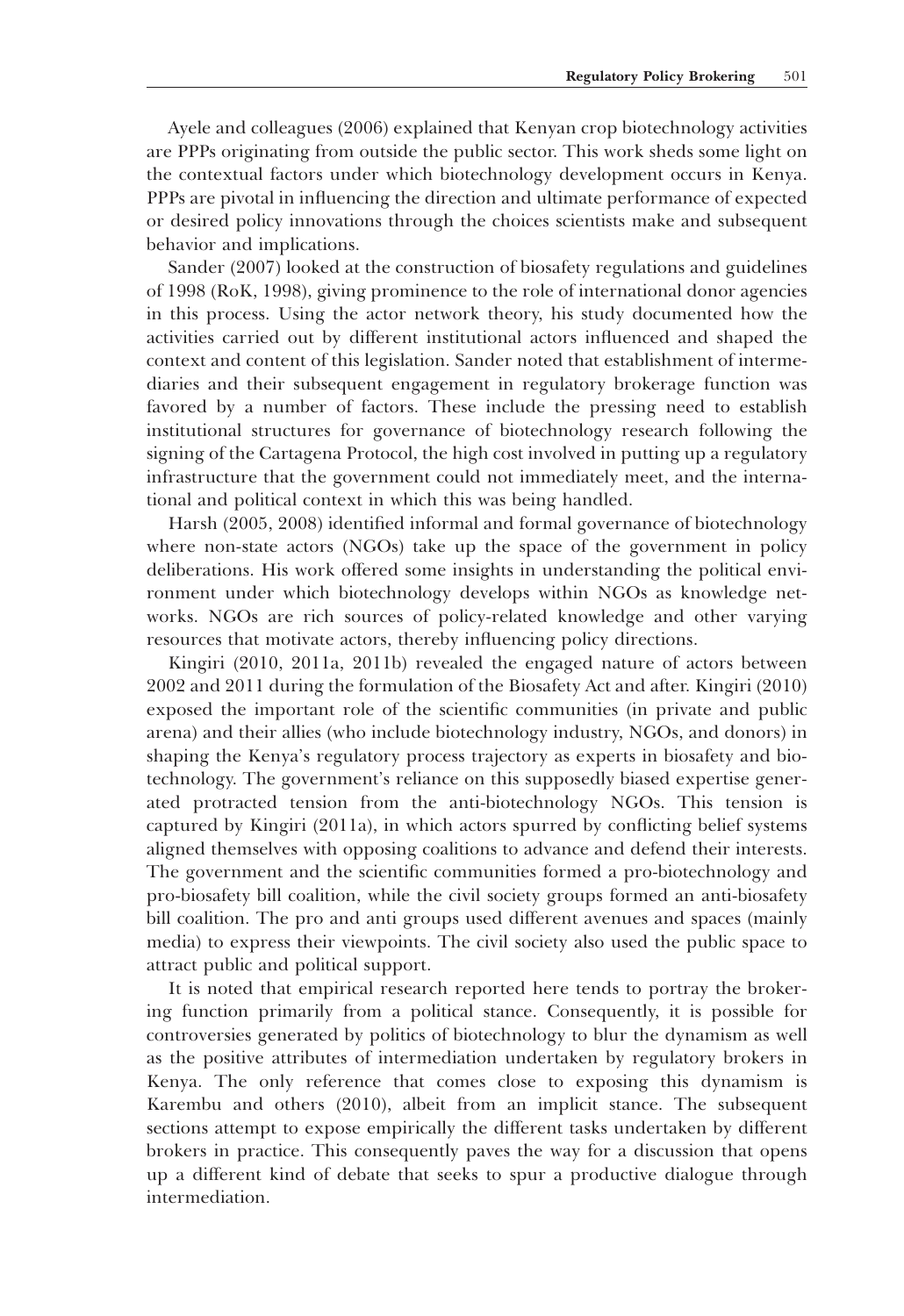# *Policy Brokering Tasks by Selected Intermediary Organizations*

The empirical data to support this paper were derived from an in-depth analysis of a number of intermediary organizations that have been, and continue to get involved, in agricultural biotechnology regulation in various ways. It is important to point out that many other organizations could have qualified for analysis in this context, but the research under which this paper is grounded was confined within a defined scope and criteria. First, this was part of a larger post-doctoral research project undertaken by the first author that primarily focused on the role of technical experts in regulation of the biotechnology subsector in Kenya in a period of political controversies surrounding formulation of the biosafety bill (between 2002 and 2009). Consequently, this research was grounded in the narratives of the interviewees (scientific communities in the scientific, regulatory, policy arenas as well as nonscientific communities in the pro-biotechnology and civil society arenas). Forty-one interviews were conducted between 2006 and 2009 focusing on the role of different intermediary organizations and the involved communities of practice in Kenya's regulatory process. The majority of the interviewees were linked to these organizations either as employees or collaborators. Second, the analysis is informed by data emanating from a U.K. Department for International Development (UK-DFID)-funded Research into Use program (between 2010 and 2011), which had specific objectives, one being to understand brokerage function in relation to biotechnology innovation. Under this program, more than 15 key biotechnology stakeholders were interviewed between 2010 and 2011 on different brokerage functions performed by organizations identified during the post-doctoral research.

Guided by primary data from the interviews (reported as personal communication where used in the paper) and secondary materials, organizations that featured prominently are analyzed for their regulatory policy brokerage function. The information obtained through the analysis further aids in developing a functionbased typology based on the degree to which these organizations function uniquely as policy brokers. Drawing insights from Klerkx and Leeuwis (2009), a number of features have aided this endeavor: history of the organization, including its general outlook; agenda pursued, including cluster of activities that relate directly or indirectly to regulation and policy orientation; nature of partners/linkages; and source of funding.

# **Analysis of Selected Organizations as Regulatory Policy Brokers**

The analysis presented in this section helps us understand more generally how brokerage in biotechnology regulation occurs in practice rather than make comparisons across different organizations. To enhance clarity, the analysis is presented in several forms. First, each case is briefly discussed in line with different brokerage functions detailing what this entails for regulatory policy and practice. The effectiveness of each case as a policy broker is also explored. Second, the emerging narrative is presented in form of Table 2, and third, a function-based categorization of these organizations is presented in Table 3. This sets the scene for further in depth analysis and discussion in the subsequent sections.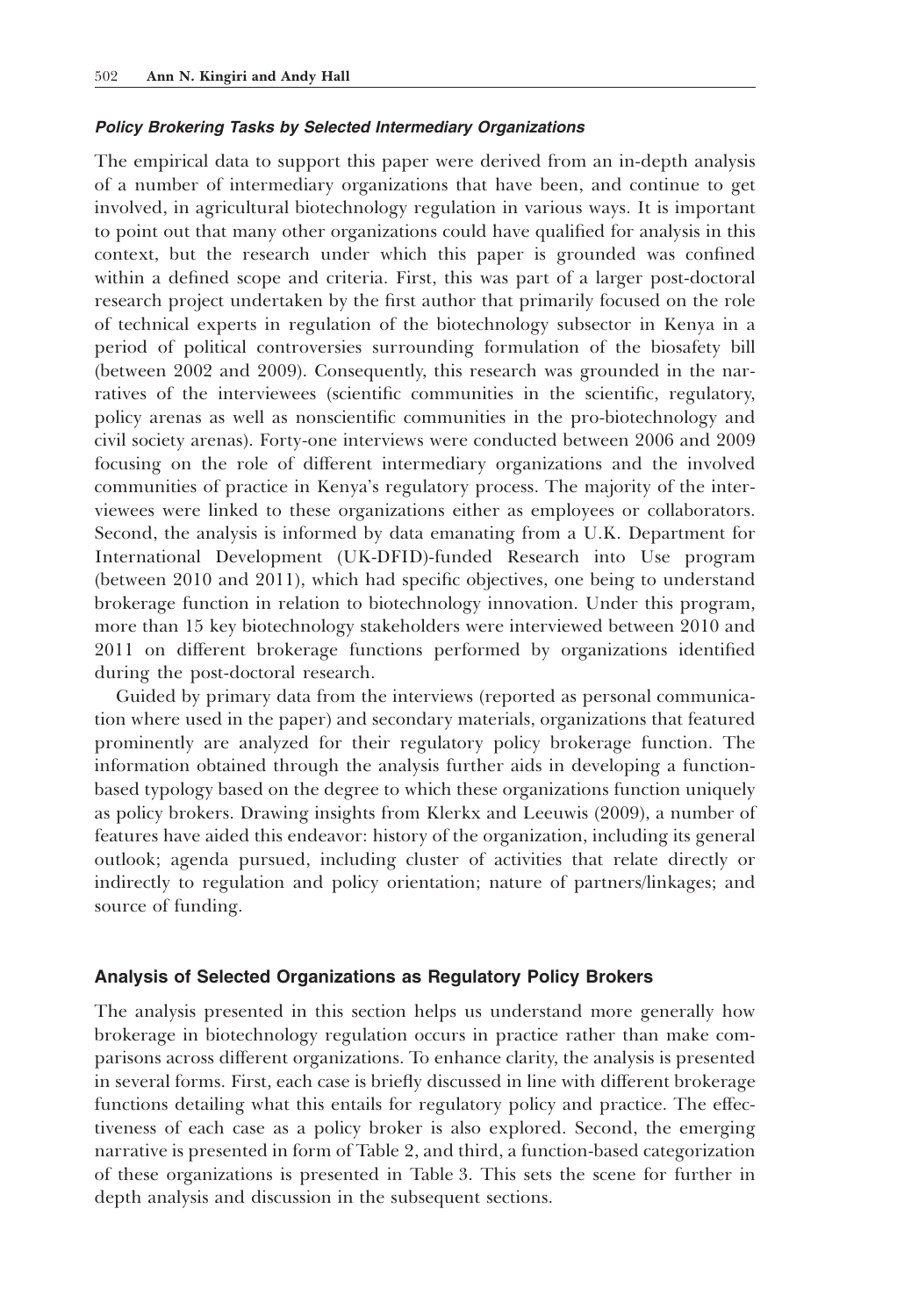| Case         | <b>Type</b>                                                                              | Policy Brokerage Roles/Activities                                                                                                                                                                                                                                                                                                                                                           | Agenda/Focus                                                                                                                                                                                              | Potential to Influence<br>Regulatory Process                                                                                                                                                                                                                            | Challenges                                                                                                                                                                                                                                                                                                                                                                                                                                                                           |
|--------------|------------------------------------------------------------------------------------------|---------------------------------------------------------------------------------------------------------------------------------------------------------------------------------------------------------------------------------------------------------------------------------------------------------------------------------------------------------------------------------------------|-----------------------------------------------------------------------------------------------------------------------------------------------------------------------------------------------------------|-------------------------------------------------------------------------------------------------------------------------------------------------------------------------------------------------------------------------------------------------------------------------|--------------------------------------------------------------------------------------------------------------------------------------------------------------------------------------------------------------------------------------------------------------------------------------------------------------------------------------------------------------------------------------------------------------------------------------------------------------------------------------|
| NВА          | biotechnology and biosafety<br>Government regulatory and<br>policy agency on<br>matters. | (GMOs) applications, coordination of<br>developing biosafety implementation<br>management tasks as a primary role.<br>biotechnology and biosafety matters,<br>including monitoring and approval<br>• Oversight of the biosafety system<br>of genetically modified organism<br>actors enforcing the regulations,<br>advising the government on<br>• Undertaking policy process<br>protocols. | transfer and safeguarding the health<br>implementation of the Biosafety Act.<br>Implementing the dual role of the<br>Kenya government (biotechnology<br>Establishing a framework for<br>and environment). | articulation and network brokerage<br>repository of biosafety information,<br>Legal backing with mandate for<br>Brings a wide range of players<br>public education, and other<br>· Impartiality in the demand<br>capacity-building activities.<br>together.<br>process. | • Pressure from researchers and other<br>masking of policy brokerage role by<br>technology developers interested in<br>Some demand articulation roles are<br>· Inadequate capacity that leads to<br>quick research and development<br>management process tasks with<br>Requires scientific, public, and<br>unaccountable confounded by<br>• Competition of some policy<br>administrative procedures.<br>government bureaucratic<br>political support.<br>private actors.<br>process. |
| <b>ISAAA</b> | International NGO                                                                        | • Capacity building at both supply and<br>· Brokerage of corporate technologies<br>• Performing liaison function through<br>knowledge flow between public and<br>· Biotechnology advocacy and public<br>demand side in the biotechnology<br>as intermediary organization.<br>brokering information and<br>private actors.<br>development.<br>awareness.                                     | • Promoting biotechnologies research<br>biotechnology research and trade.<br>• Influencing regulatory policy<br>environment for conducive<br>and trade.                                                   | and scientists in both academic and<br>Potential to forge technological and<br>developers, users, and researchers<br>· Established network of technology<br>Well-funded strategies.<br>policy alliances.<br>policy arenas.<br>$\bullet$                                 | management process tasks and<br>· Obligation to donors raising<br>Competition of some policy<br>funding sources with other<br>other knowledge brokers.<br>impartiality tensions.<br>knowledge brokers.                                                                                                                                                                                                                                                                               |
| <b>ABSF</b>  | Regional NGO                                                                             | biotechnology public awareness and<br>Brokering knowledge flow through<br>education activities.                                                                                                                                                                                                                                                                                             | As a lobby network spearheaded by<br>education and biopolicy capacity<br>biotechnology uptake through<br>scientists, it seeks to promote<br>building.                                                     | makers including media as policy<br>• Focus on academics and policy<br>agents.                                                                                                                                                                                          | damaging its credibility as an honest<br>• Donor funding may create tensions<br>• Inadequate and sustained funds.<br>impartiality, and neutrality, thus<br>management process tasks and<br>linked to conflict of interests,<br>· Obligation to donors, raising<br>• Competition of some policy<br>funding sources with other<br>knowledge brokers.<br>impartiality issues.<br>broker.                                                                                                |

Table 2. Classification of Organizations Involved in Biotechnology Regulation and Indicators of Policy Influence **Table 2.** Classification of Organizations Involved in Biotechnology Regulation and Indicators of Policy Influence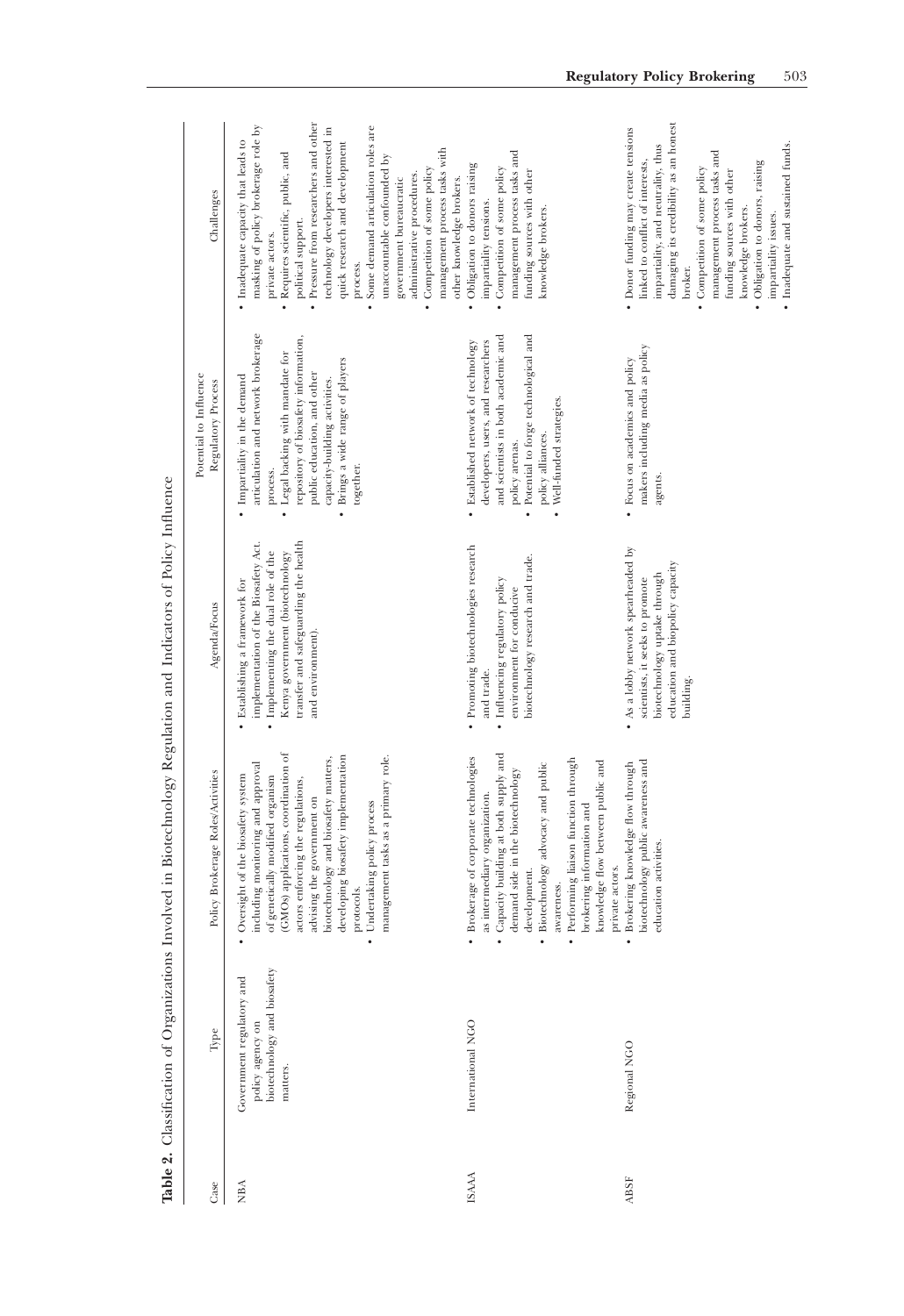| Case                                                          | Type                                         | Policy Brokerage Roles/Activities                                                                                                                                                                                                                                                                                                                                                                      | Agenda/Focus                                                                                                                                                      | Potential to Influence<br>Regulatory Process                                                                                                                    | Challenges                                                                                                                                                                                                                                     |
|---------------------------------------------------------------|----------------------------------------------|--------------------------------------------------------------------------------------------------------------------------------------------------------------------------------------------------------------------------------------------------------------------------------------------------------------------------------------------------------------------------------------------------------|-------------------------------------------------------------------------------------------------------------------------------------------------------------------|-----------------------------------------------------------------------------------------------------------------------------------------------------------------|------------------------------------------------------------------------------------------------------------------------------------------------------------------------------------------------------------------------------------------------|
| Agricultural<br>Technology<br>Foundation<br>(AATF)<br>African | Regional NGO                                 | farmers and researchers, thus acts as<br>biotechnology public awareness and<br>· Brokering acquisition of intellectual<br>between technology developers and<br>properties through negotiation of<br>license agreements on behalf of<br>· Brokering knowledge through<br>intermediary "honest broker"<br>education activities.<br>users.                                                                | Create an enabling environment for<br>property rights and biotechnology<br>trade in biotechnologies through<br>negotiating access to intellectual<br>stewardship. | and scientists in both academic and<br>developers, users, and researchers<br>· Established network of technology<br>· Well-funded strategies.<br>policy arenas. | between clients' agenda (farmers and<br>technology development goal may<br>means to achieve AATF's ultimate<br>create tensions linked to conflict<br>• The policy brokerage role as a<br>funding organizations).                               |
| <b>KBioC</b>                                                  | Local association of NGOs                    | and biodiversity, and monopolization<br>of GMOs, citing the unbalanced and<br>• Warn against adoption of GMOs on<br>· Educate public on negative aspects<br>account of threats to environment<br>biased education by scientists and<br>• Lobby government for restrictive<br>regulations as safeguards against<br>uncontrolled trade in GMOs.<br>of seeds by large companies<br>technology developers. | • Public policies that take cognizance<br>of public interests and concerns.                                                                                       | · Engage proactive strategies to attract<br>• Commands a wide following of those<br>alleged to be public.<br>political support.                                 | • Obligation to donors with links to<br>Potential to communicate biased<br>environmental lobbyists raising<br>messages to public.<br>impartiality issues.                                                                                      |
| KOAN                                                          | National local NGO & farmers<br>organization | • Lobbying against GMOs citing the<br>• Advocacy and public awareness.<br>threat to organic agriculture.                                                                                                                                                                                                                                                                                               | • Farmer network broker facilitating<br>sustainable agricultural practices,<br>hence against GMOs production.                                                     | • Commands a wide following of those<br>• Established links with policy and<br>farming communities.<br>alleged to be public.                                    | Seen as a threat to biotechnology<br>• Potential to communicate biased<br>Conflicting government policies<br>development by proponents of<br>pro-diversity protection.<br>(pro-biotechnology) and<br>messages to the public.<br>biotechnology. |

Table 2. Continued **Table 2.** *Continued*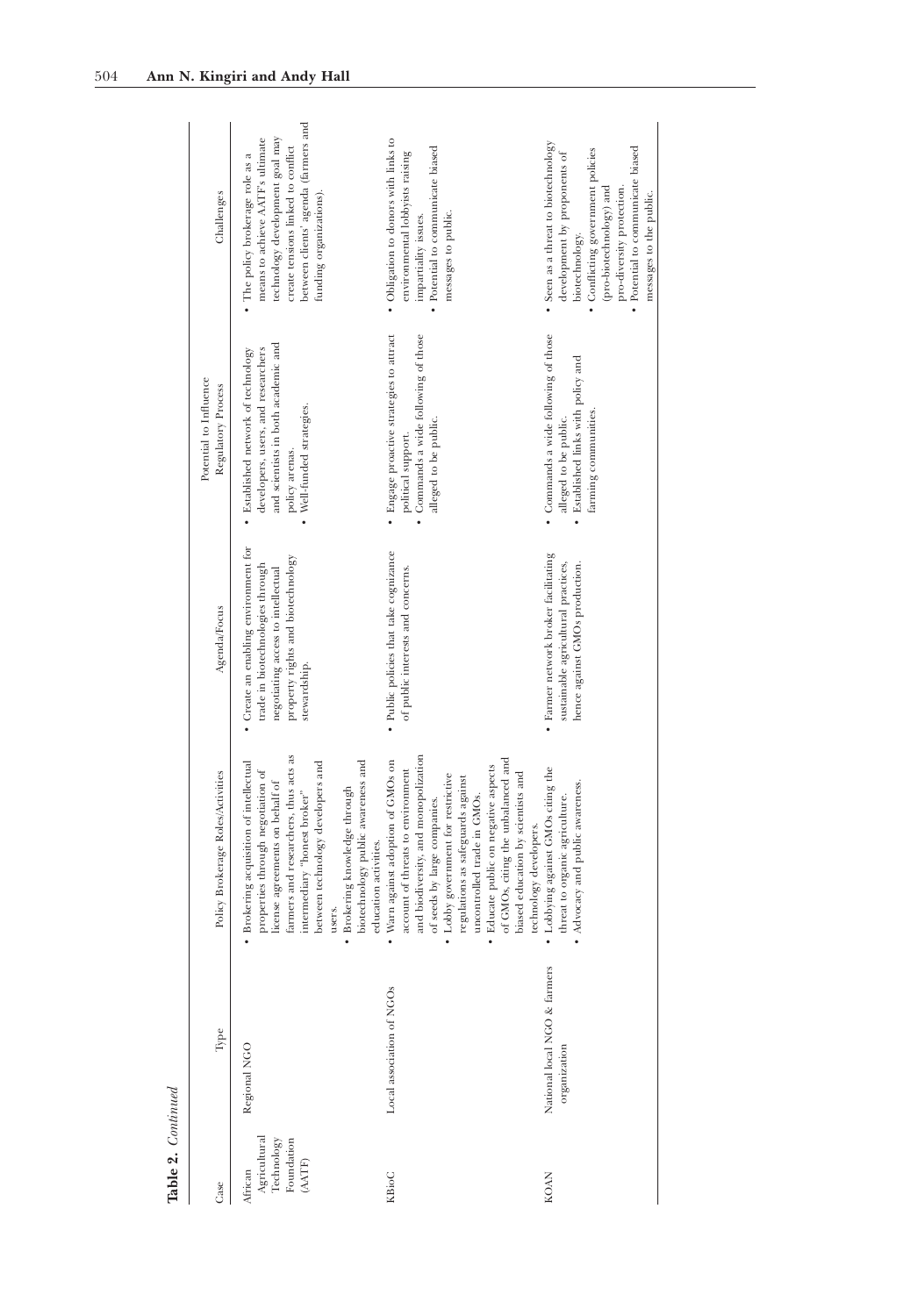| Type                                                      | Tasks                                                                                                                                                                                                                                                                                   | Features                                                                                                                                                                     | Pros                                                                                                                                                                                           | Cons                                                                                                                                                                                                                                                                                                                                        | Example                  |
|-----------------------------------------------------------|-----------------------------------------------------------------------------------------------------------------------------------------------------------------------------------------------------------------------------------------------------------------------------------------|------------------------------------------------------------------------------------------------------------------------------------------------------------------------------|------------------------------------------------------------------------------------------------------------------------------------------------------------------------------------------------|---------------------------------------------------------------------------------------------------------------------------------------------------------------------------------------------------------------------------------------------------------------------------------------------------------------------------------------------|--------------------------|
| third-party technology<br>Embedded brokering:<br>agencies | Demand articulation, network<br>building, communication<br>dissemination, advocacy,<br>and lobbying for policy<br>formation, visionary,<br>regulatory capacity<br>and information<br>change.                                                                                            | broader technology policy<br>intended to influence<br>Present themselves as<br>Policy brokering is a<br>secondary function<br>neutral agencies.<br>development.<br>$\bullet$ | Readily available resources<br>organizational innovations<br>pursue policy actions.<br>including avenues to<br>Stimulate significant<br>(systemic value) and<br>institutional and<br>linkages. | brokerage to steer effective<br>Uncertainty of outcome of<br>vested interests leading to<br>reformism/policy change.<br>neutrality and credibility<br>intermediation owing to<br>the immediate value of<br>Failure of clients to see<br>Undeclared or hidden<br>objectives impacting<br>tensions, conflicting<br>impartiality.<br>politics. | ISAAA, AATE, ABSE, KOAN  |
| Proactive activism                                        | representation, information<br>ying for<br>dissemination, regulatory<br>advanced through active<br>policy capacity building.<br>and<br>policy change, public<br>network formation<br>Demand articulation<br>advocacy and lobby<br>awareness, client<br>gathering and                    | engagement of clients in<br>• Active, direct, and<br>policy dialogues.<br>confrontational                                                                                    | · Prompt attention of policy<br>actors; clients trust (pro-<br>and anti-technology).                                                                                                           | tensions linked to pro- and<br>Neutrality and credibility<br>anti-technology lobby<br>groups.                                                                                                                                                                                                                                               | KBioC, ISAAA, ABSF, KOAN |
| Boundary spanning                                         | Demand articulation, network<br>process management tasks<br>steering and coordination<br>platforms for negotiation,<br>public<br>communication, advisory<br>liaison and mediation,<br>formation and policy<br>services, creation of<br>advanced through<br>awareness and<br>of clients. | · Balancing of different<br>interests through<br>mediation.                                                                                                                  | objectivity, neutrality, and<br>• Potential to exercise<br>credibility.                                                                                                                        | needed to mediate between<br>confounded by political<br>Skills and competences<br>bioeconomy landscape<br>different interests<br>linked to agro<br>biotechnology.                                                                                                                                                                           | NBA, AATF                |

Table 3. Function-Based Typology of Intermediary Organizations as Policy Brokers **Table 3.** Function-Based Typology of Intermediary Organizations as Policy Brokers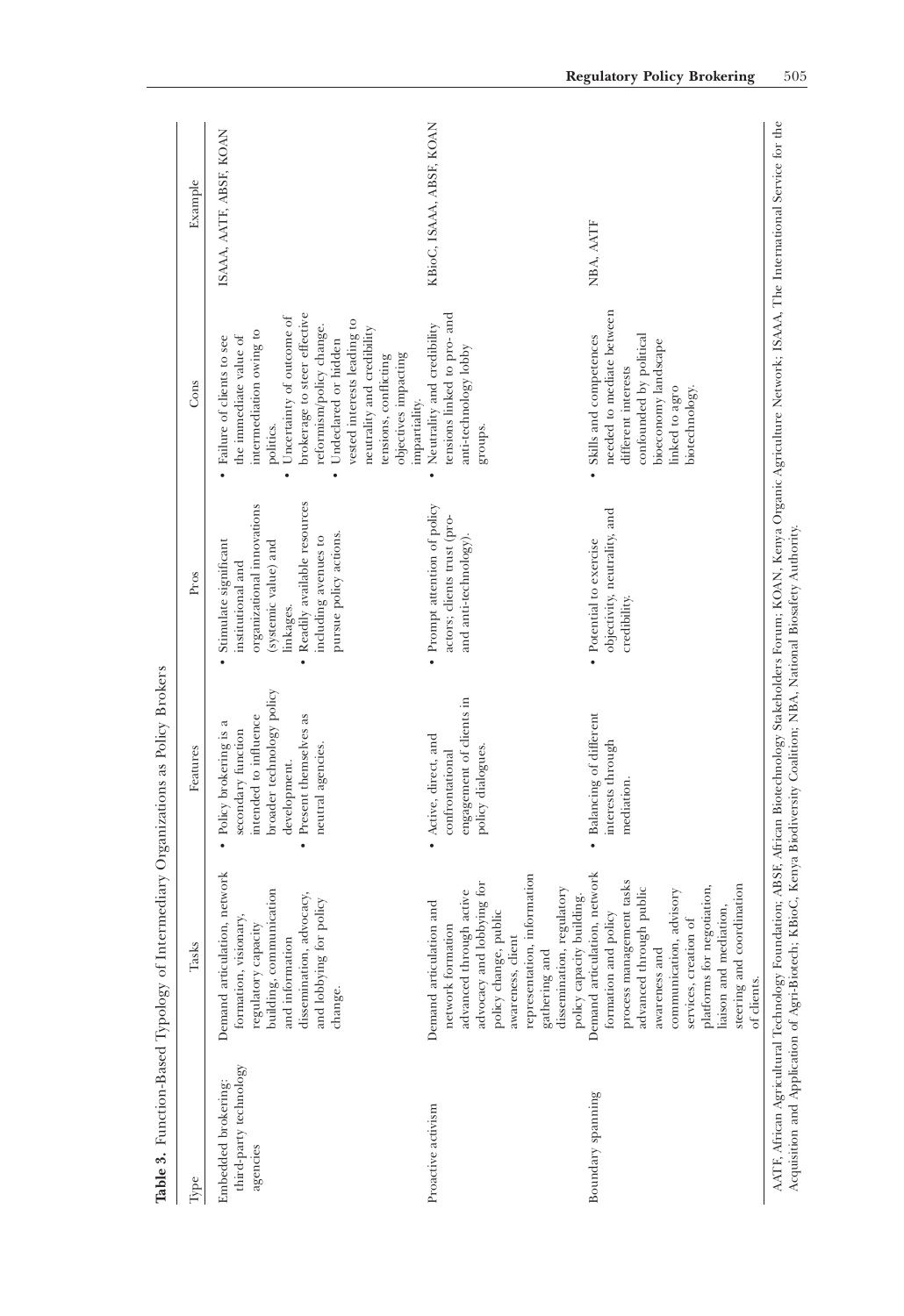# *The International Service for the Acquisition and Application of Agri-Biotech Africenter*

The International Service for the Acquisition and Application of Agri-Biotech (ISAAA) is a nonprofit international NGO with the ISAAA AfriCenter having varying brokering missions. First, it brokers access to technologies, genes, and protocols owned by private sector and/or international research organizations (ISAAA, 2010; Wambugu, 2001). Second, it has been playing a steering role, coordinating the many actors both in the public and private sectors in Kenya's regulatory policy development process (Karembu et al., 2010). Third, it has been coordinating the "seeing is believing" field tours to neighboring countries where biotechnology products are already commercialized. These tours have largely involved politicians, regulators, and journalists with the purpose of influencing the quick approval of the biosafety law and subsequent smooth implementation (personal communication with a pro-biotechnology activist, 2007 and 2011; see also Karembu et al., 2010). Finally, due to the rising biotechnology resistance from the civil society, the ISAAA, in conjunction with other players, brokered the founding of the National Biotechnology Awareness Strategy (BioAWARE) (RoK, 2008) and Kenya Biosafety Coalition (KBC) through demand articulation and network formation. Arguably, these are supposed to be government initiatives, but the ISAAA brought in the much-needed resources, namely technical knowledge, finances, network formation skills, and lobbying the ministry of agriculture for inclusion of private sector in biotechnology debates (personal communication with a biotechnology researcher, 2008; see also Kingiri, 2011a).

The ISAAA has been able to effectively broker biosafety regulatory process through outreach and communication and is a source of free information and education materials on biotechnology released regularly to interested parties. The ISAAA is currently engaged in improving the communication aspects of biotechnology to the public out of realization that scientists are poor public communicators (personal communication with a research scientist, 2010). It thus bridges the communication gap through training of regulators, scientists, and journalists on appropriate and effective communication skills. To reach out to the general public, the ISAAA is exploring the usage of mass media (radio) as a tool for public awareness, a program that is being experimented in Kenya and Burkina Faso using vernacular languages.

The ISAAA articulates its mission and wide range of activities largely through an extended network of partners at the local, regional, and international levels (public and private organizations, researchers, MNCs, donors, seed companies, etc). It is mainly funded by the U.S. Agency for International Development (USAID), and The Rockefeller Foundation, USA, among other donors.

The ISAAA may be perceived to be influential in terms of bringing together key actors associated with respective policy innovations. This has been favored by its credibility in project brokering, particularly biotechnology promotion dating back to the 1990s through its established network of banana tissue culture stakeholders. Others factors include fairly stable financial support from donors and multinational seed companies, strong links with regional bodies promoting common trade interests such as Common Market for Eastern and Southern Africa, and a strong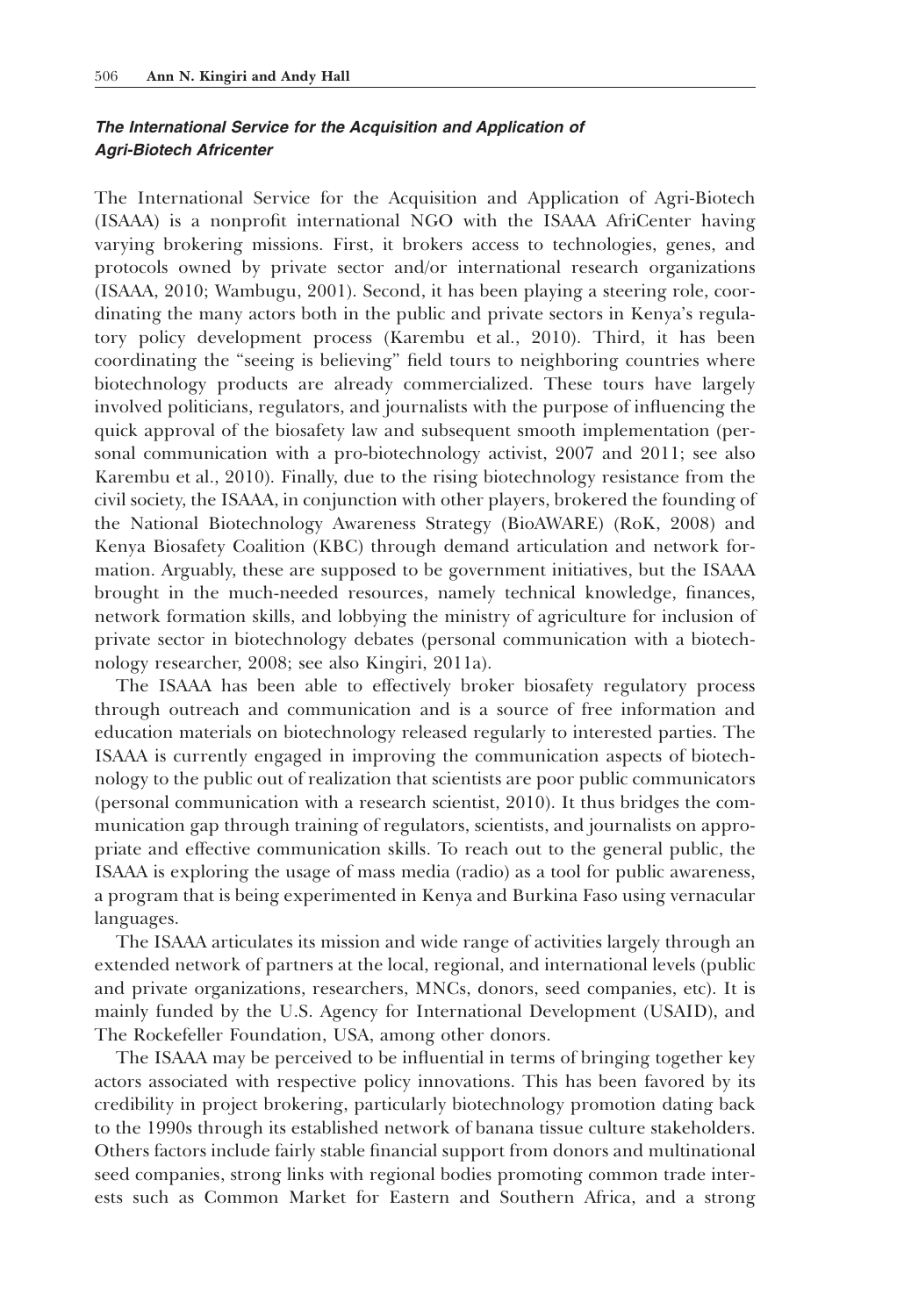communication and awareness program that attempts to make the private, public, and the general public dialogue on matters of biotechnology innovation.<sup>5</sup> The ISAAA also established a strong link with various government arms during the lobbying for the biosafety bill enactment (Karembu et al., 2010). The ISAAA seems to have both social and environmental policy orientations embedded in its technology transfer implementation portfolio, but the overall agenda being pursued may be construed to be biotechnology promotion. In relation to being an honest policy broker, this may bring about impartiality tensions.

#### *African Agricultural Technology Foundation*

The African Agricultural Technology Foundation (AATF) is a nonprofit NGO with a regional focus. It aims to increase productivity and use of biotechnology products for the benefit of the resource poor farmers in Africa (AATF, 2010). To achieve this objective, it is involved in a variety of brokerage activities. It actively brokers access to agricultural technologies through negotiating for use of intellectual property rights (IPRs) royalty-free, which is geared toward benefiting the poor. Thus, the AATF plays a catalytic role, fostering partnerships between the multiple actors involved while articulating the demands and interests of each stakeholder.

In partnership, the AATF also brokers regulatory policy development as a means to achieve its biotechnology developmental goal. For instance, the AATF and the ISAAA were instrumental in the formation and establishment of the knowledgesharing platform, Open Forum on Agricultural Biotechnology in Africa (OFAB). Although OFAB has public and private partners, the two organizations have continued to finance the monthly meetings that have been held for over two years. During the development of Kenya's biosafety legislation, the AATF brokered the lobbying of its enactment through proactive awareness creation targeting the political policy makers, regulators, researchers, and the public. Just like the ISAAA, the AATF was also instrumental in the formation of BioAWARE and KBC lobby platforms, providing the requisite resources for this function.

The activities of the AATF are oriented toward social change through poverty reduction but this is yet to be seen as most biotechnology products in the pipeline are still under research and development. The potential to broker knowledge (IPRs) that is currently unavailable to many developing nations, making it available to the researchers and resource poor, is a strong factor for negotiating and influencing policy change. In addition, the fostering of partnerships (networks formation skills) has made the AATF a significant influence on institutional change linked to technological innovations.

The AATF brokering activities are funded by the Rockefeller Foundation, DFID, the Bill & Melinda Gates Foundation, the Howard Buffett foundation, and USAID. Debatably, some of these donors are known to be promoting new biotechnology innovations that may affect credibility and neutrality of the AATF as an effective policy broker.

#### *African Biotechnology Stakeholders Forum*

The African Biotechnology Stakeholders Forum (ABSF) is an NGO with a regional focus targeting the African region, although most of its activities are localized in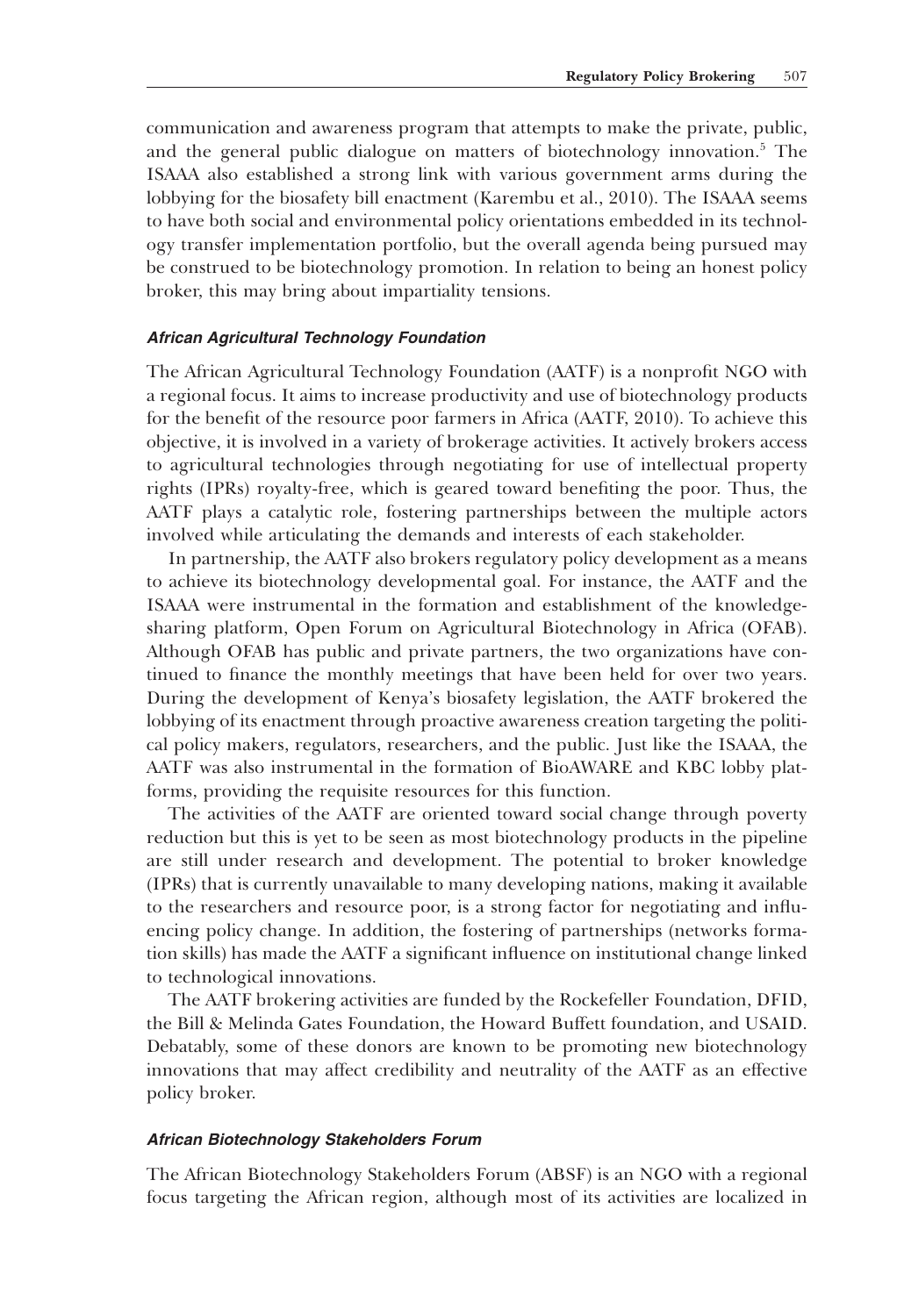Kenya where it is based. It works closely with regional and international organizations such as the ISAAA and national research and academic institutes. ABSF's mission is to create an innovative and enabling biotechnology environment in Africa through education, enhanced understanding, and awareness creation on all aspects of biotechnology, biosafety, and IPRs (ABSF, 2010). Overall, it facilitates communication, improving public understanding, supporting policy development, creating capacity for information generation and dissemination on biotechnology and related issues. Just like the ISAAA and the AATF, the ultimate goal of ABSF is oriented toward pro-trade biotechnology policies. This is based on the conviction that biotechnology can reduce social challenges affecting the poor in Africa.

ABSF was a key actor in the development of Kenya's biosafety law where it played a role of lobbying and advocacy. It provided a strong political link between the politicians in the parliament and the pro-biotechnology NGOs (personal communication with a staff from a funding agency, 2008). Previously, it partnered with other players such as Biotechnology Trust Africa (previously Kenya Agricultural Biotechnology Platform) and local universities in biotechnology projects.

ABSF is strategically placed to influence policy and institutional change because it is managed by influential scientists who have political connections with the current coalition government system. In addition, the majority of the members are also practicing scientists at the Kenyan universities where they conduct research, teach, and supervise students. ABSF for a long time has been a member of the government decision-making organ, the NBC whose function has been taken over by NBA discussed elsewhere..

ABSF receives funding from Rockefeller Foundation, and previously, it obtained funding from the United Nations Environmental Programme—Global Environment Facility (UNEP-GEF) for biosafety and biotechnology policy advocacy. It has also been associated with a number of pro-biotechnology organizations such as USAID and Monsanto, who in particular supported lobbying and advocacy work linked to the enactment of the Biosafety Act (personal communication with a staff from a funding agency, 2008). In policy brokering endeavors, this may bring about impartiality tensions.

#### *Kenya Biodiversity Coalition*

This is a coalition of over 70 members (as of November 2010). Most of the members are NGOs within the civil society arena, farmers associations, and consumers' associations. This coalition was previously known as Kenya GMO Concern Group (KEGCO) composed of 12 members (as of September 2004). KEGCO was formed in 2004 as a coalition of NGOs to campaign against the research, development, and commercialization of GMOs in Kenya. Advocacy and lobbying activities, however, started prior to its formation. For instance, individual members such as the Intermediate Technology Development Group based in the United Kingdom were already actively engaged in advocacy work in Kenya (Harsh, 2008). Notably, the secretariat to this coalition is the powerful Kenya Federation of Farmers and Producers alternating with Consumer Information Network (CIN). CIN has links with Consumer International based in the United Kingdom. Action Aid with links to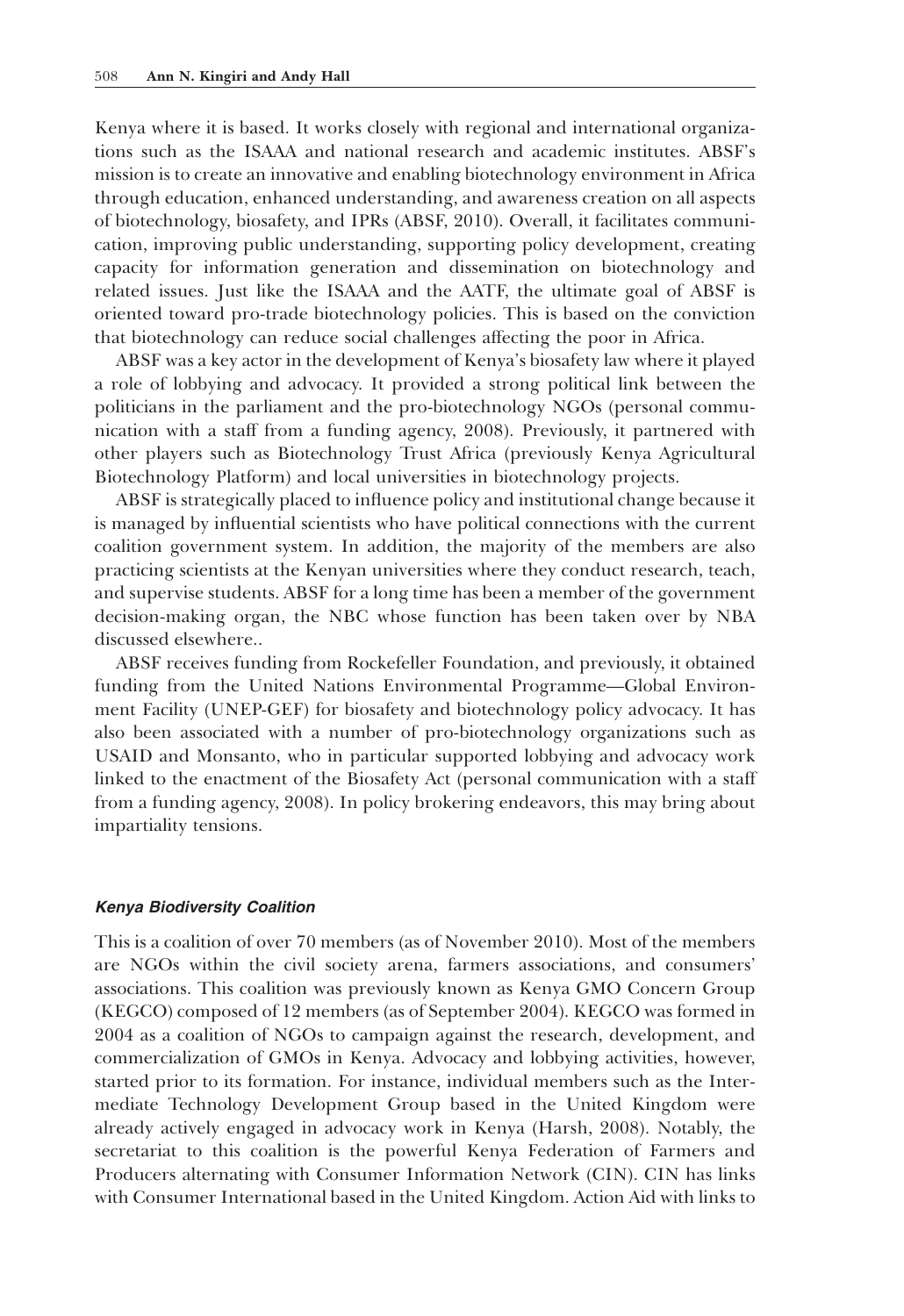environmental NGOs in the United Kingdom is known to have been a strong supporter of the KBioC on matters to do with biotechnology legislation policies (Action Aid, 2004).

The work of the KEGCO/KBioC on biotechnology and biosafety has been a secondary function, and constituent members have other primary activities commensurate with their core objectives, mainly on environment and livelihood/food security. They are, however, brought together by their conviction to protect Kenya's biodiversity. They perceive unregulated biotechnology to be a threat to agriculture and environment and are particularly concerned with the public participation aspects of regulation (personal communication with a staff from a civil society NGO, 2010). They are involved in biosafety work, primarily that of advocacy, education, awareness creation, and lobbying against legislation that does not promote safety of biodiversity (Kamau, 2010). They lobby the government as opposed to particular biotechnology organizations and projects.

The KBioC works closely with farmers and community-based organizations. It is also able to consolidate finances to achieve its collective agenda, public awareness, education, advocacy, and lobbying. This is in addition to its ability to attract stable funding for its advocacy work from financing agencies (albeit environmental lobbyists). These connections present this coalition as a strong advocate of policy, institutional, and social change within government and local communities. There is, however, a danger of neutrality and influence from these funding agencies sometimes known to fight biotechnology development in Africa (personal communication with a biotechnology researcher, 2007; see also Paarlberg, 2008). This may impact the suitability of this coalition as an effective policy broker.

#### *Kenya Organic Agriculture Network*

There has been an organized organic farming network in Kenya that dates back to the 1990s. The Kenya Organic Agriculture Network (KOAN) was, however, established in 2004 as a national coordinating body for organic agriculture activities in Kenya. Its vision is to establish and coordinate "a vibrant organic agriculture industry that contributes to a healthy environment, livelihood security and responsive to a growing consumer market" (KOAN, 2010). It has more than 200 corporate members as well as individual members who, through the integrated network, serve more than 50,000 people. The organization has a technical secretariat that oversees the implementation of its objectives in collaboration with its local and international partners and networks.

KOAN activities are orientated toward special sustainable policies that encompass environmental and social livelihood issues (KOAN, 2010). One activity that KOAN has passionately pursued as a secondary role under policy, lobbying, and advocacy function on behalf of organic growers is resisting introduction of biotechnology. One reason for pursuing this activity is food safety concerns and possible interference in organic farming and marketing through GMO contamination (Kamau, 2010).

KOAN has been influencing agricultural policies in various ways. Organic agriculture is now regarded as a strategy among others that offer a wide range of environmental (biodiversity, soil fertility), social, and economic benefits to communities contributing to poverty reduction and sustainable development (International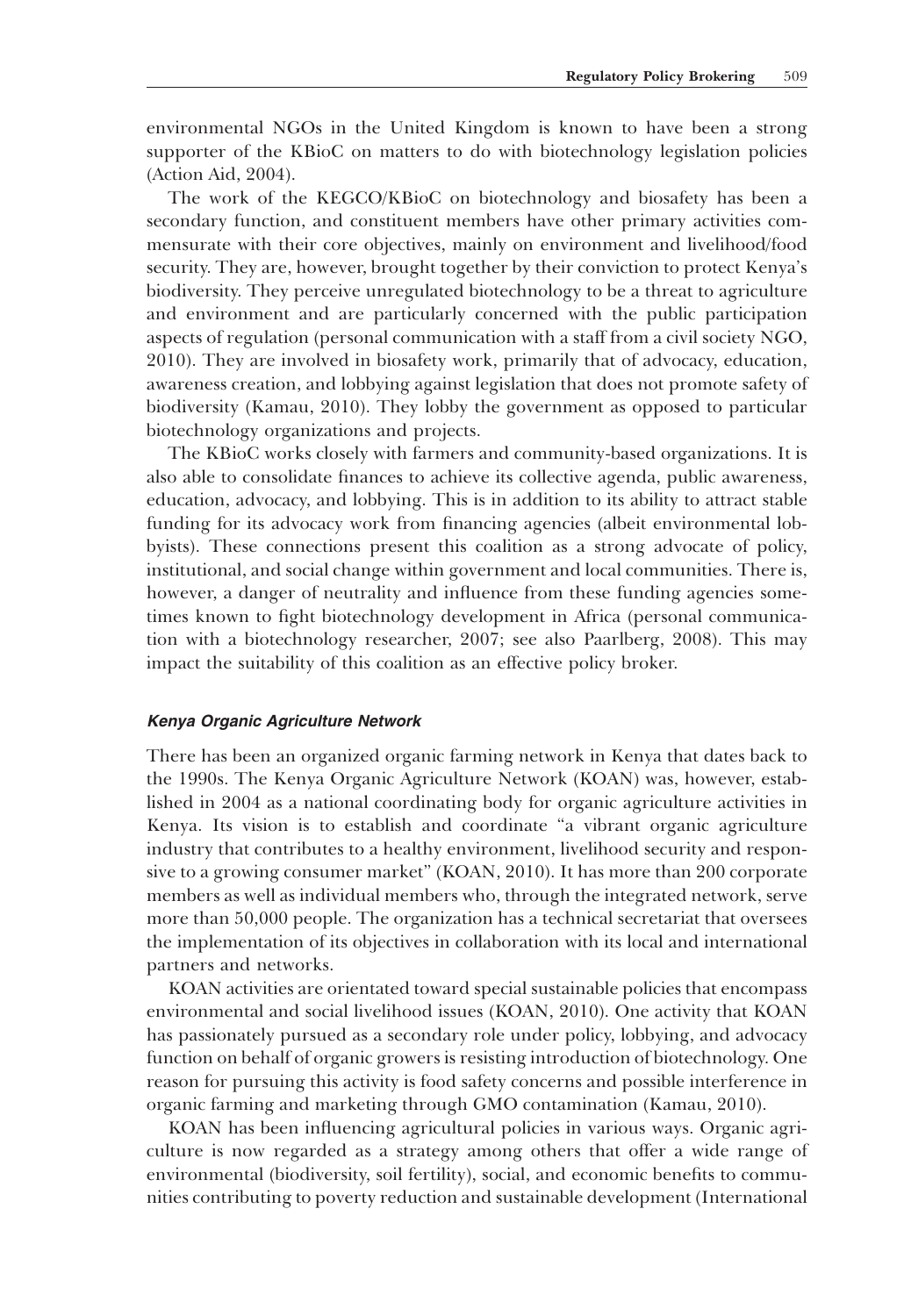Assessment of Agricultural Knowledge, Science and Technology for Development [IAASTD], 2009). In recognition of this, the ministry of agriculture works closely with KOAN and organic growers (personal communication with KOAN staff, 2010). This has contributed to key notable policy milestones; the national soil fertility policy contains an elaborate section on organic farming (organic sources of soil nutrients; the value of organic fertilizers in rehabilitating heavily degraded soils). The food and nutritional draft policy paper also acknowledges the role of organic produce in food and nutritional endeavors.

With regard to food safety concerns linked to GMOs, KOAN has partnered with other players under the KBioC coalition to lobby the government against GMO policies that assume the concerns of the farmers and general public in Kenya. Members of this coalition including KOAN also receive widespread support from politicians especially on matters of GMO policies (Karembu et al., 2010, pp. 35–36) due to their established connections with the rural farming communities. The challenge for KOAN as a policy broker is the viability of its environmental policy agenda. For instance, the Kenyan government has declared biotechnology as one of the tools for development through enactment of biotechnology policy (RoK, 2006). This implies that if public stakeholders are to support the agenda of KOAN as a policy broker, then a trade-off has to be negotiated for a balance to be achieved. In addition, the organic market for Kenya is primarily Europe, supposedly home to known environmental lobbyists. This may bring about partiality issues and credibility tensions in articulation of the brokerage function.

#### *National Biosafety Authority*

Kenya's National Biosafety Authority (NBA) is a regulatory body formed under the provisions of the Biosafety Act 2009 (RoK, 2009). Although the act was assented to by the president in February 2009, it was not until June 2010 that the NBA board responsible for the implementation of the act was instituted. NBA brings together individual members appointed by the Minister for Higher Education, Science and Technology, representatives of key regulatory agencies, and government departments. Previously, the work of the NBA was undertaken by an ad hoc NBC that periodically brought together a wide range of stakeholders to ostensibly deliberate on applications for biotechnology research. The work of policy drafting was largely a responsibility of technical committees appointed through the NBC under the terms of the funding agencies such as the UNEP-GEF and USAID.

After the launch of the NBA board, this authority became operational. According to the act, the NBA is mandated to license GMO activities in Kenya following well-spelled-out procedures of risk assessment. This activity is still being contracted out to experts in academic and research institutes, perhaps because the NBA is still establishing itself. Public awareness and education is now provided for under the act, but it is still too early to speculate how this activity will be implemented. Previously, this activity was left to mainly pro-biotechnology NGOs who masqueraded as funding agencies, government partners in biotechnology policy making, policy brokers, experts in biotechnology and biosafety, among other functions. Biosafety information generation and dissemination will be achieved through the Biosafety Clearing House, but the NBA is yet to operationalize this information portal.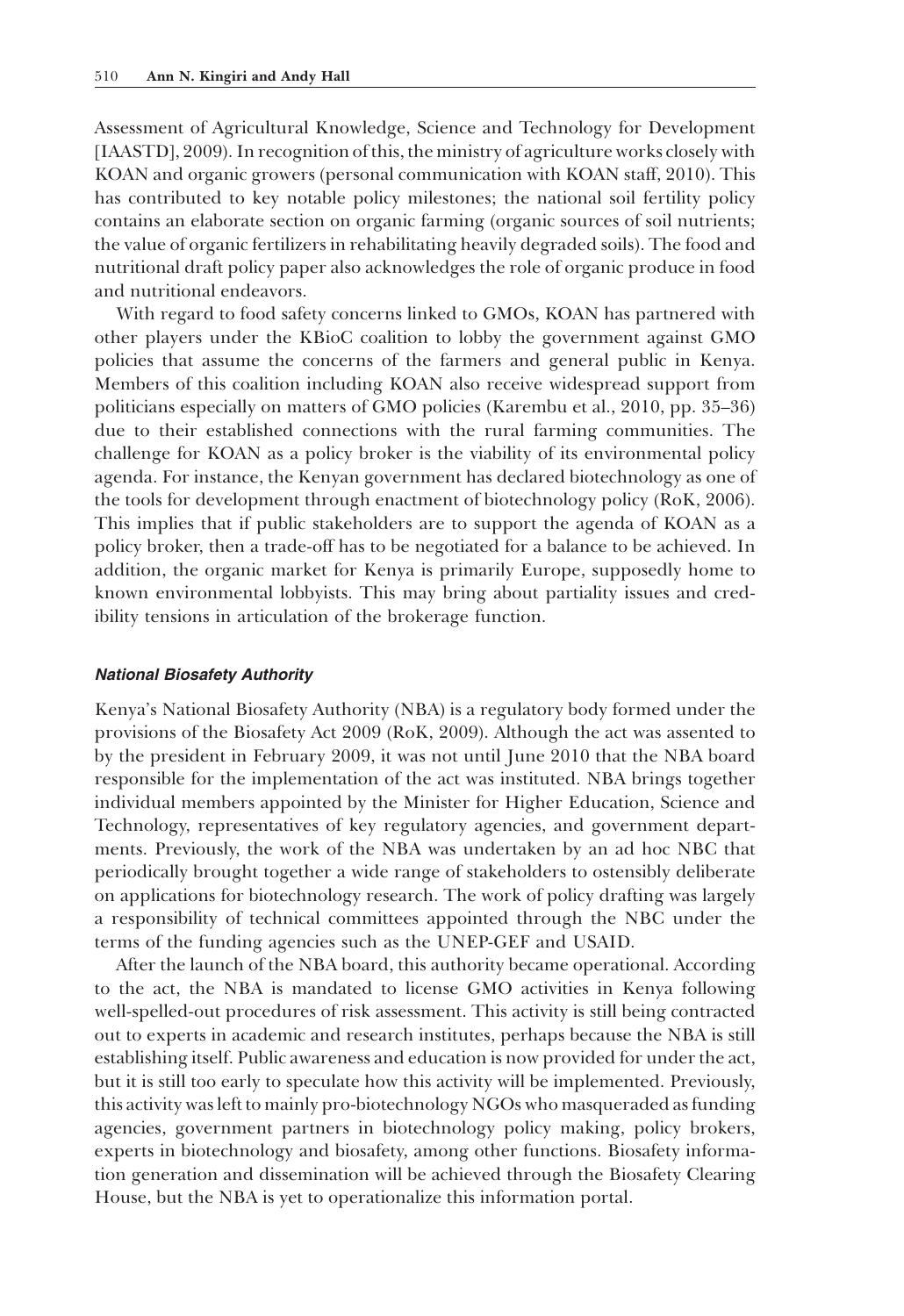The overall agenda being pursued by the NBA relates to responsible transfer of GMOs, promoting a dual role, that of technology promotion for development, on the one hand, and safety, on the other. Arguably, this broad mandate may be perceived to have economic, social, and environmental orientations. This implies that the NBA may be spearheading a regulatory policy process in pursuit of public interests more generally, but whether this is the case is debatable. From the experience of Kenya's biosafety regulatory policy making, it is clear that the NBA cannot on its own influence policy change (see Karembu et al., 2010). It requires support from the private, public, and research/academic fraternity.

The NBA has received funding previously from the UNEP-GEF, the Swedenfunded Eastern African Regional Programme and Research Network for Biotechnology, Biosafety and Biotechnology Policy Development (BIOEARN), African Biosafety Network Expertise (ABNE) of New Partnership for Africa's Development (NEPAD), and the USAID-funded PBS. PBS is still funding the regulations implementation component of biosafety capacity building, while ABNE continues to support regulatory capacity building through training of regulators on biosafety matters and information dissemination. It is, however, unclear how these agencies may influence the NBA's policy brokering role and the resultant regulatory policy outcomes from an empirical perspective.

The administrative structure of the NBA and legal mandate according to the act and policy situate it in a position to coordinate an independent and impartial policy brokering process. Whether this has been the case is not within the scope of this paper.

### **Discussion**

In this section, we discuss the main findings in view of tasks regulatory policy brokers undertake in biotechnology regulation and what this means for establishing a dynamic and responsive regulatory policy subsystem. The individual cases' narrative and Table 2 focused on brokerage tasks, agenda pursued, potential to influence regulatory process, and challenges. This further helps in exposing the dynamism that embeds regulatory policy brokering in the biotechnology subsector. Consequently, a further function-based analysis leads to Table 3 that identifies three overlapping categories brokers are engaged in: embedded brokering, proactive brokering, and boundary spanning. These categories are explored further on in detail.

### *Broad Analysis*

Empirical analysis of the selected organizations reveals different regulatory tasks and embedded dynamics around how regulatory policy brokering occurs in practice and the implication this may have for biotechnology development. These tasks constitute a wide range of activities that entail demand articulation, networks formation, and policy process management.

Demand articulation is key at the early phase of technology development when the level of uncertainties and need for flexibility are high. In Kenya, biotechnology is a dynamic innovation. This being the case, development of requisite regulatory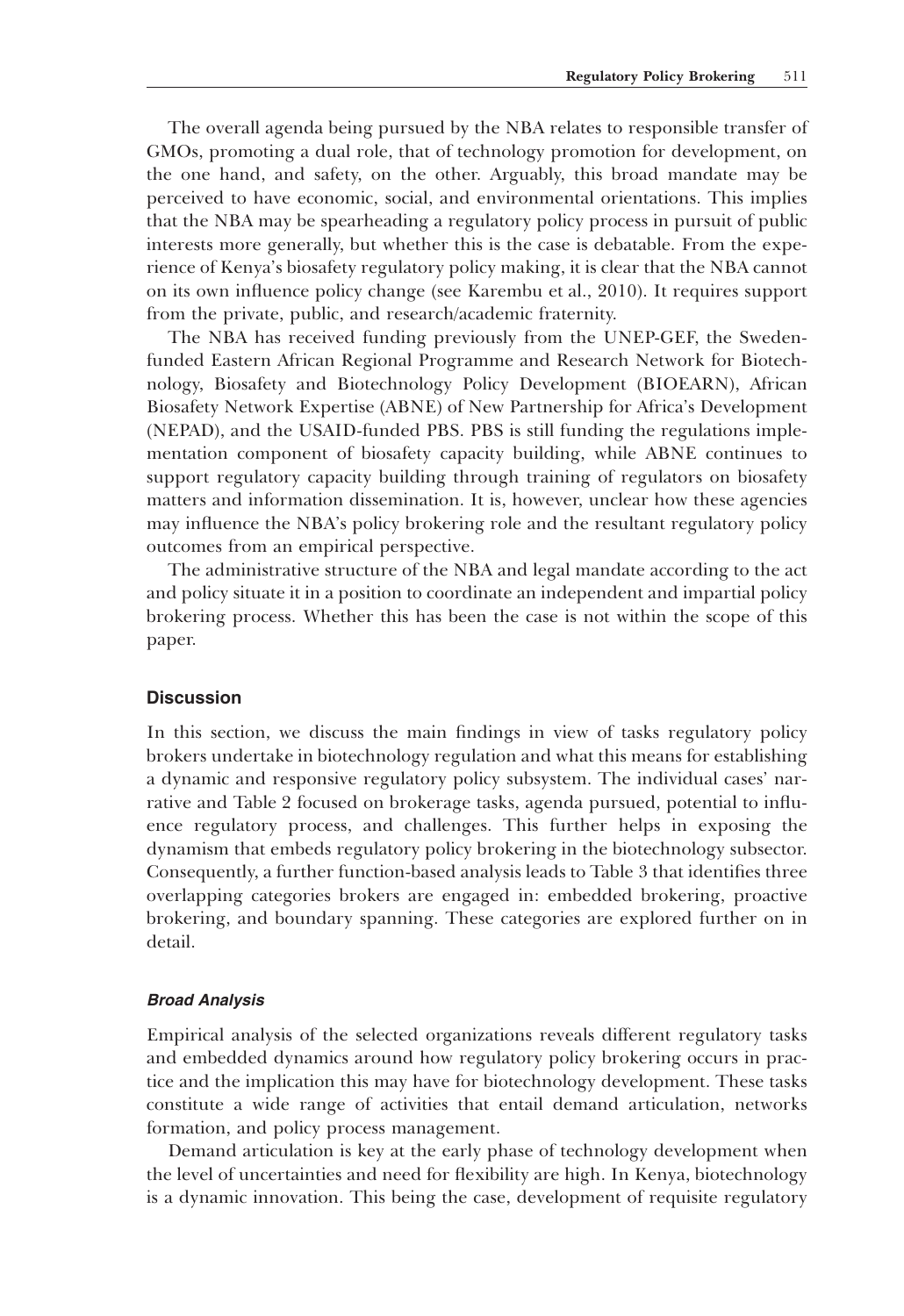policies engaged Kenya's stakeholders in different ways, and it is not surprising that the majority of the organizations articulated the demand articulation role on behalf of different clientele. In doing so, they promoted better mutual understanding of needs, visions, goals, and ethical issues while empowering clients through intense awareness creation and information dissemination (Boon, Moors, Kuhlmann, & Smits, 2008, p. 645).

Networks' formation tries to mobilize actors through, for instance, organizing a negotiation platform or avenue for various policy actors, provision of information to bridge the knowledge gaps, funding policy-related activities, among others (Klerkx et al., 2010). The ISAAA, ABSF, KBioC, and NBA brokered network formation at various stages of Kenya's regulatory policy evolution process through capacity building, information sharing, and resources mobilization. The NBA (previously NBC), for instance, was a perfect platform for stakeholders to network as experts in risk assessment and other regulatory decision-making activities.

Policy process management tasks tend to mobilize different groups of actors perceived to have different interests. In the biotechnology arena, the level of uncertainty is high, and therefore, the AATF, ISAAA, and NBA proactively articulated a liaison role, catalyzing change and stimulating cooperation while also building the requisite regulatory capacity that is needed to support biotechnology development in Kenya. NBC, e.g., perpetually acted as a lead operator and caretaker, endeavoring to maintain the integrity of the regulatory process in transition (Klerkx et al., 2010).

### *Function-Based Typology*

Critical analysis of the tasks performed by the organizations helps in developing a function-based typology composed of three overlapping categories. This brings to the fore the dynamics associated with regulatory policy brokering more generally.

*Embedded Brokering—*This category exposes a policy brokerage function that is heavily integrated in the overall routine activities of the intermediary organizations, hence the embedded nature. These organizations assume a policy brokering role as part of the agenda to improve transfer and access to their preferred technological products. As demonstrated in the analysis, they engage in crucial secondary tasks that stimulate a dynamic and systemic engagement that leads to useful policy change. The cases falling under this category have primarily a broad-based focus, expanding their functions to facilitate in regulatory policy processes. The ISAAA, AATF, and ABSF, for instance, pursue policy brokerage in order to enable biotechnology access and use and thus remain technology-focused in their approach as third-party technology agencies. They thus engage in regulatory policy brokerage as a means to achieve an end more generally. KOAN is a different type of special apex organization that has taken up the policy brokering role as an embedded advocacy function on behalf of the inadequately placed members, mainly smallscale farmers' groups engaged in organic farming as a business enterprise.

Perhaps not deliberately, the organizations in this typology present themselves as neutral policy brokers, but there are underlying impartiality, neutrality, and credibility tensions related to brokering function. As espoused further on, these are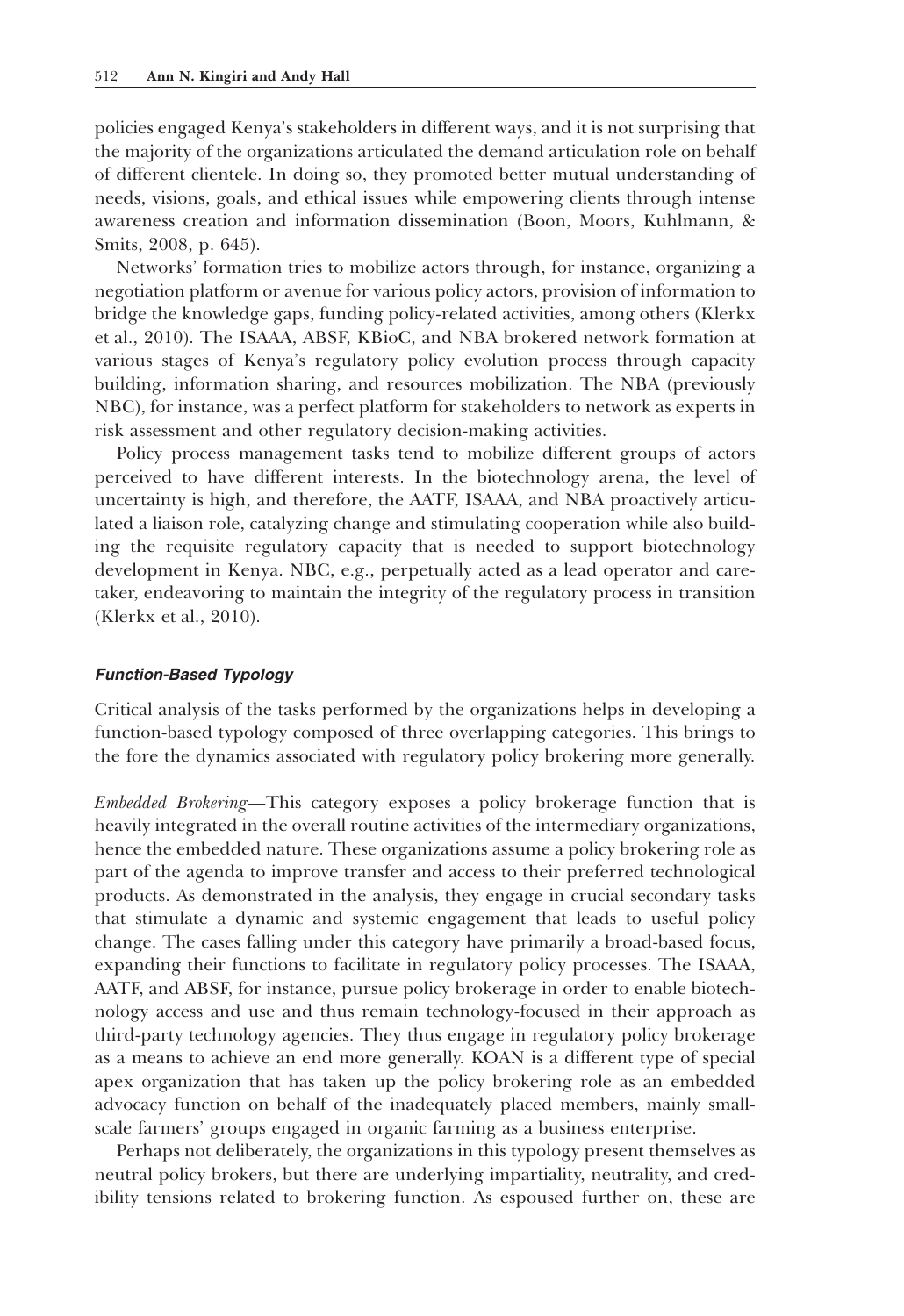critical challenges that cannot be ignored when thinking about brokerage as a platform for enhancing a productive biotechnology debate.

*Proactive Activism—*This category describes agencies that engage in intense advocacy and lobbying to pursue a predetermined policy perspective. The KBioC, ISAAA, and KOAN demonstrate how proactive activism can spur policy change through advocacy and direct lobbying for clients' engagement in policy dialogues. For example, strategies adopted by KBioC to lobby the government mainly through mass media and public demonstrations sensitized the public about GMOs, albeit from a nonbalanced perspective (see also Kingiri, 2011a). On the other hand, lobbying and advocacy strategies adopted by the ISAAA may be attributed to the passing of the Biosafety Act (Karembu et al., 2010). This notwithstanding, there is a positive aspect about this proactive activism associated with both anti and pro groups. Arguably, because brokers tend to identify with particular needs of clients, they generate relative trust and credibility amongst their members. In addition, they command clients' attention that augments the dynamism involved. Moreover, they command authority from their positions at junctures of networks, enabling intense learning and diffusion of different knowledge claims. The fact that they are not directly affiliated to the government partly removes the organizational and institutional barriers that may hinder them from pursuing their policy objectives without fear. These factors are potentially enough to cause a prompt and significant institutional and policy change.

The ensuing intense lobbying and advocacy, however, may be detrimental to pro-poor biotechnology deployment especially in the cases of uncertainty and politics (Herring, 2010; Paarlberg, 2008). The emerging tensions and suspicion confound efforts to reconcile public interests and politics, which further weaken the ability of opposing groups to work together toward promoting pro-poor development initiatives. All the organizations in this category are susceptible to pressures emanating from politics of the EU–U.S. transatlantic GMOs debate. KOAN and the KBioC are purportedly linked to funding organizations in Europe that subscribe to restrictive approach to GMO policies, although interviewees from these organizations denied this claim. The ISAAA, on the other hand, has links with probiotechnology actors that subscribe to the U.S. permissive regulatory policies. This is not unexpected because as discussed previously, the EU–U.S. transatlantic debate has been shown, albeit implicitly, to affect regulatory policy decisions in developing countries such as Kenya. This is a challenge that may hamper a productive brokerage function and is revisited in the subsequent sections.

*Boundary Spanning—*This category is characterized by the mediation, communication, and coordination tasks to bring about consensus among clients situated at different sides of the policy boundaries. In Kenya, regulatory boundaries were brought about by different agenda and opinions around how biotechnology research should be regulated (see Kingiri, 2011b). Based on the cases analyzed, boundaries exist between two groups of actors: those proactively lobbying against the technology (KOAN and the KBioC) and those proactively promoting the technology (ABSF, ISAAA, and AATF). Based on this understanding, NBC thus provided a forum for discussion and negotiation and, hence, was accountable to the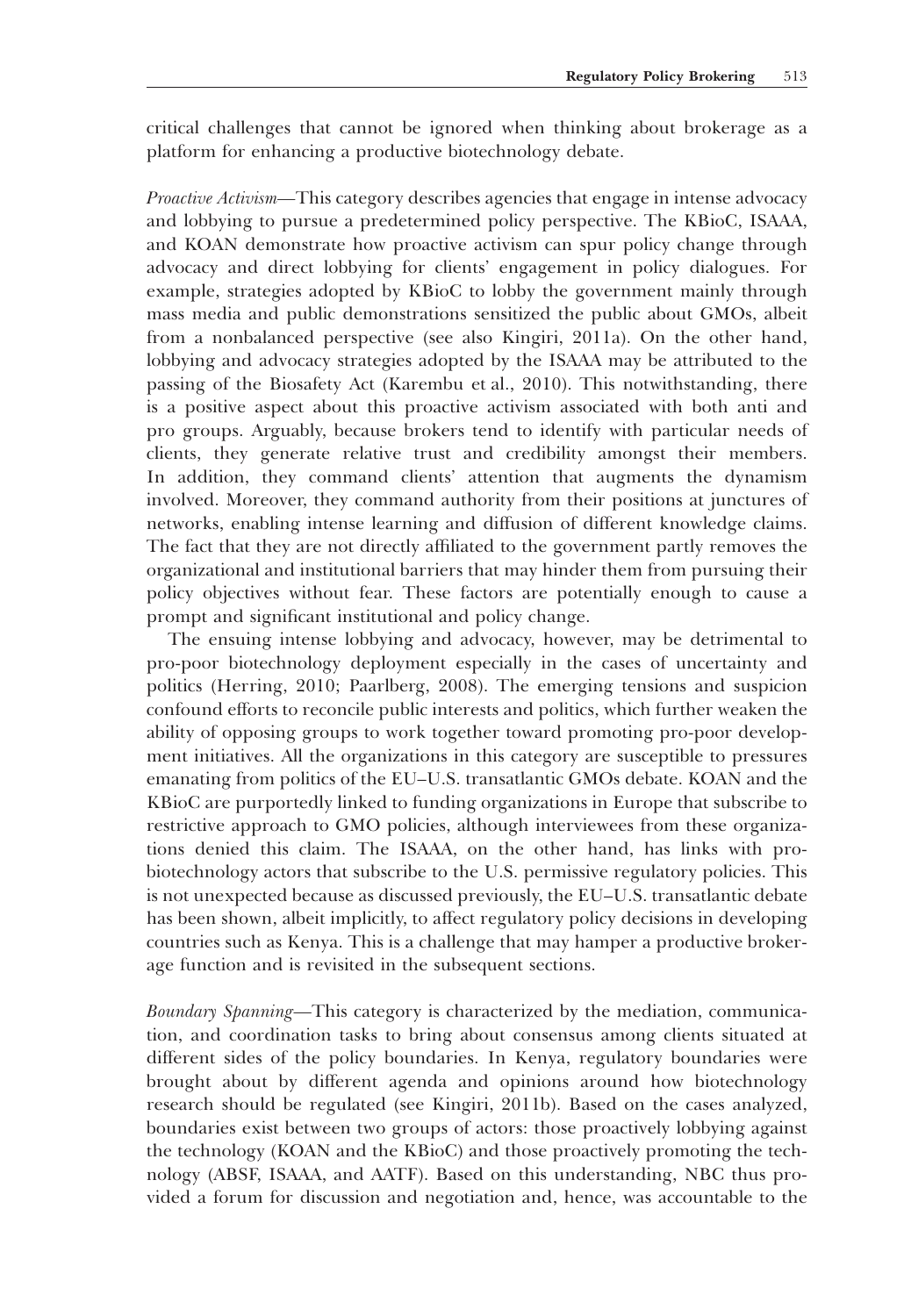groups on both sides of the boundary. In this way, it exhibited characteristics of a boundary spanner.<sup>6</sup> The AATF also exhibits characteristics of a boundary spanner. It has effectively created a platform for negotiating IPRs royalty-free and thus represents the interests of technology users, on the one hand, and those of the developers, on the other.

Kristjanson and others (2009) argued that a boundary spanner is well-placed to command trust from clients on both sides due to the expected nonbiased approach to negotiation. This may enhance credibility while minimizing chances of tensions linked to neutrality and impartiality issues that were identified as potential challenges in achieving an effective policy brokering function. The boundary spanning role in agricultural development has been identified as a way of linking knowledge with action through creating and sustaining relationships, building trust, communicating information needs, and bridging gaps between various stakeholders groups (Kristjanson et al., 2009).

Boundary organizations (undertaking boundary spanning work) have been popularized in science policy debates. It is argued that they have the potential to mediate between science and public in controversial policy arenas (see, for instance, Jasanoff, 1990, in regulation of biotechnology in the United States). Boundary spanners also play a critical role in bringing about social order in knowledge brokering (Guston, 2001). Because of challenges associated with biotechnology regulation as exemplified by governance scholars (cf. Lyall, Papaioannou, & Smith, 2009; Lyall & Tait, 2005), some implications for policy in relation to a productive brokerage for biotechnology development are explored in the subsequent section.

# *Challenges and Opportunities for Effective Brokerage Function: Implications for Policy*

From the foregoing analysis, it is emerging that biotechnology policy brokering is a pervasive and dynamic function that brings about positive and negative implications. This empirical context provides a basis for exploring how a productive brokerage function may be designed and articulated through policy support by paying critical attention to the opportunities (or pros) and challenges this function presents to the brokers. This being the case, a brokering model for biotechnology regulation should involve all players in the private and public sector including farmers and NGO groups and should be based on several principles.

First, empirical analysis should identify different tasks performed by candidate stakeholders and acknowledge strengths and weaknesses. There is a need to acknowledge the different tasks that entail policy brokerage and that regulation of biotechnology constitutes a wide range of these tasks that are important and require a wide range of skills, resources, and well-orchestrated strategies. This is where policy support needs to be directed toward strengthening and harnessing the positive impacts brought about by brokering where the government could choose the tasks it wishes to promote irrespective of the organization. For example, the government may consider facilitating or supporting the third-party technology brokering agencies as policy brokers because they tend to engage in a wider set of brokerage roles (capacity building, mobilization of resources, communication and information dissemination) very crucial for technology development. This does not,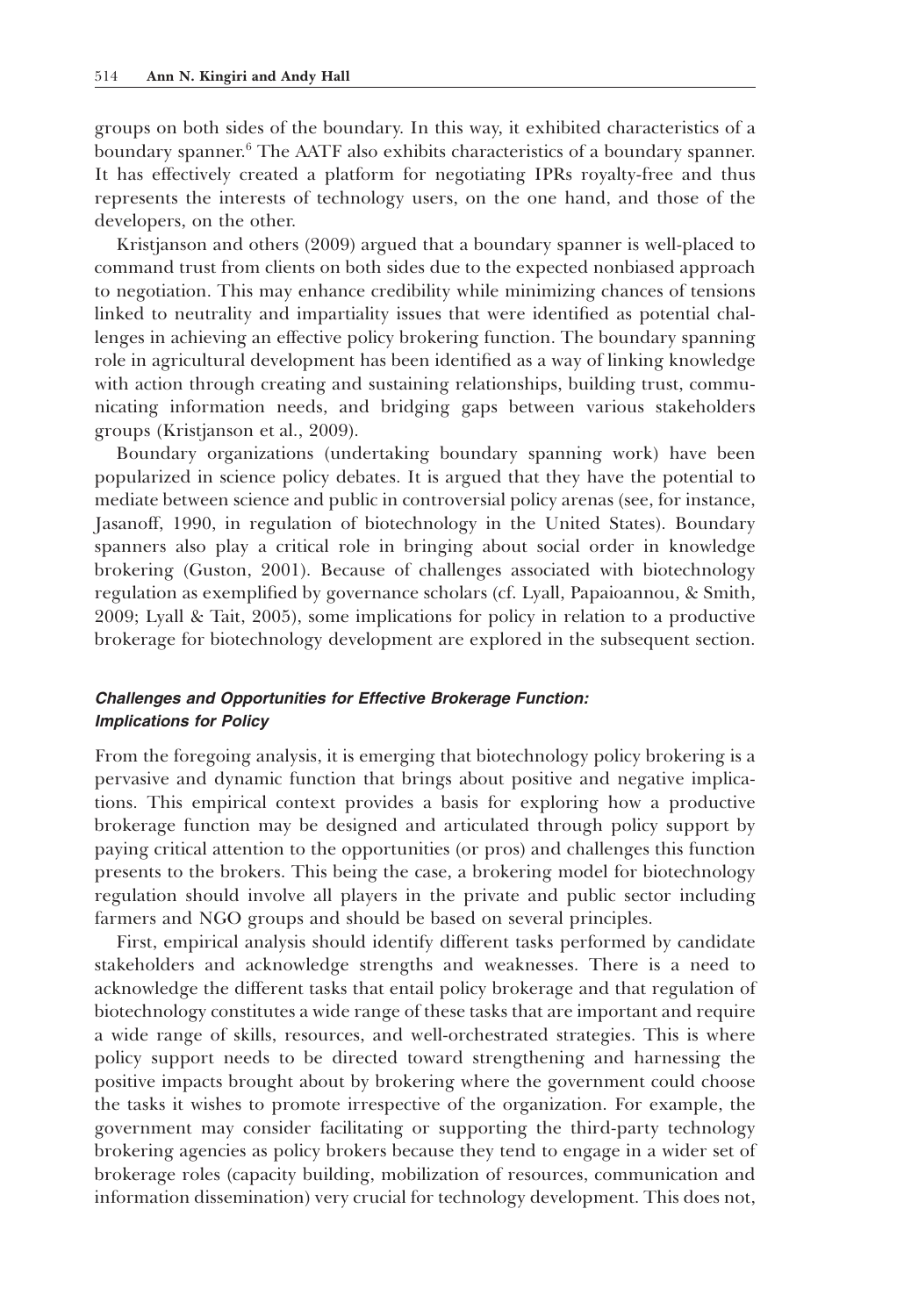however, imply that the government should support a certain specialized agency to perform these purportedly special policy brokering tasks. It could support an assorted collection of different organizations or initiatives performing different policy brokerage tasks (Hall, 2010; Hall et al., 2010). For instance, ISAAA could be supported to pursue the communication and information dissemination role. The government might also decide to engage the services of trusted scientists and researchers in coordinating different tasks within respective intermediary organizations. Scientists in academic institutions, for instance, are perceived to be credible (Aerni, 2005).

Second, polarization in biotechnology debate cannot be wished away and must be factored in the design. The analysis presented in this paper raises pertinent questions around the different roles that brokers can play to facilitate transfer of GM technology. Evidently, brokering attracts significant challenges that confound efforts to steer a productive biotechnology debate. The challenges linked to neutrality, credibility, and impartiality issues further reinforce the political nature of biotechnology knowledge infrastructure as has been debated by governance scholars mentioned elsewhere. Arguably, biotechnology governance challenges are linked to different values and interests held by biotechnology stakeholders (Lyall et al., 2009). Dealing with these challenges would require policy makers to invest in productive activities to safeguard against potential negative influence. This raises questions around how a productive brokerage function may be developed and implemented. We can draw insights from different scholars. Science policy researchers, for instance, promote participative biotechnology policies informed by evidence based social and scientific research (cf. Lyall et al., 2009; Tait et al., 2006). Proponents of boundary spanning argue that this is an instrumental tool to bridge gaps between various stakeholders groups (Kristjanson et al., 2009). In this respect, boundary spanning could provide checks and balances to counter embedded value-based challenges while tapping the resources that brokering agencies contribute to the policy brokering function. The broker that takes up the role of a boundary spanner (e.g., a government agency such as the NBA or a private-based NGO such as the AATF) could orchestrate the tasks performed by the proactive activists that would ensure that the negative activism is controlled and confined within the respective boundaries. Eventually, this translates to a moderated, productive activism that would enhance a productive development agenda. Boundary spanning as a proposed feature of biotechnology policy brokering model requires further empirical research because depending on the policy being pursued, the government may decide to be partisan as evidenced in the early stages of the Kenya's biosafety policy formulation process (see Kingiri, 2011a).

Third, the design of this model must be demand-driven, informed by the local context in terms of politics and agricultural production and product consumption needs of the citizens. This principle would aim at promoting domestic policies that are in line with the needs of its citizens. An empirical study such as the one pursued in this paper should guide future biotechnology debates with lessons learned over the years informing the design (Kingiri, 2012). The recent food crisis experienced in Kenya and some promising technologies being tested through the Kenya Agricultural Research Institute (KARI) stewardship might enhance a productive dialogue among opposing interest groups. For instance, the Water Efficient Maize for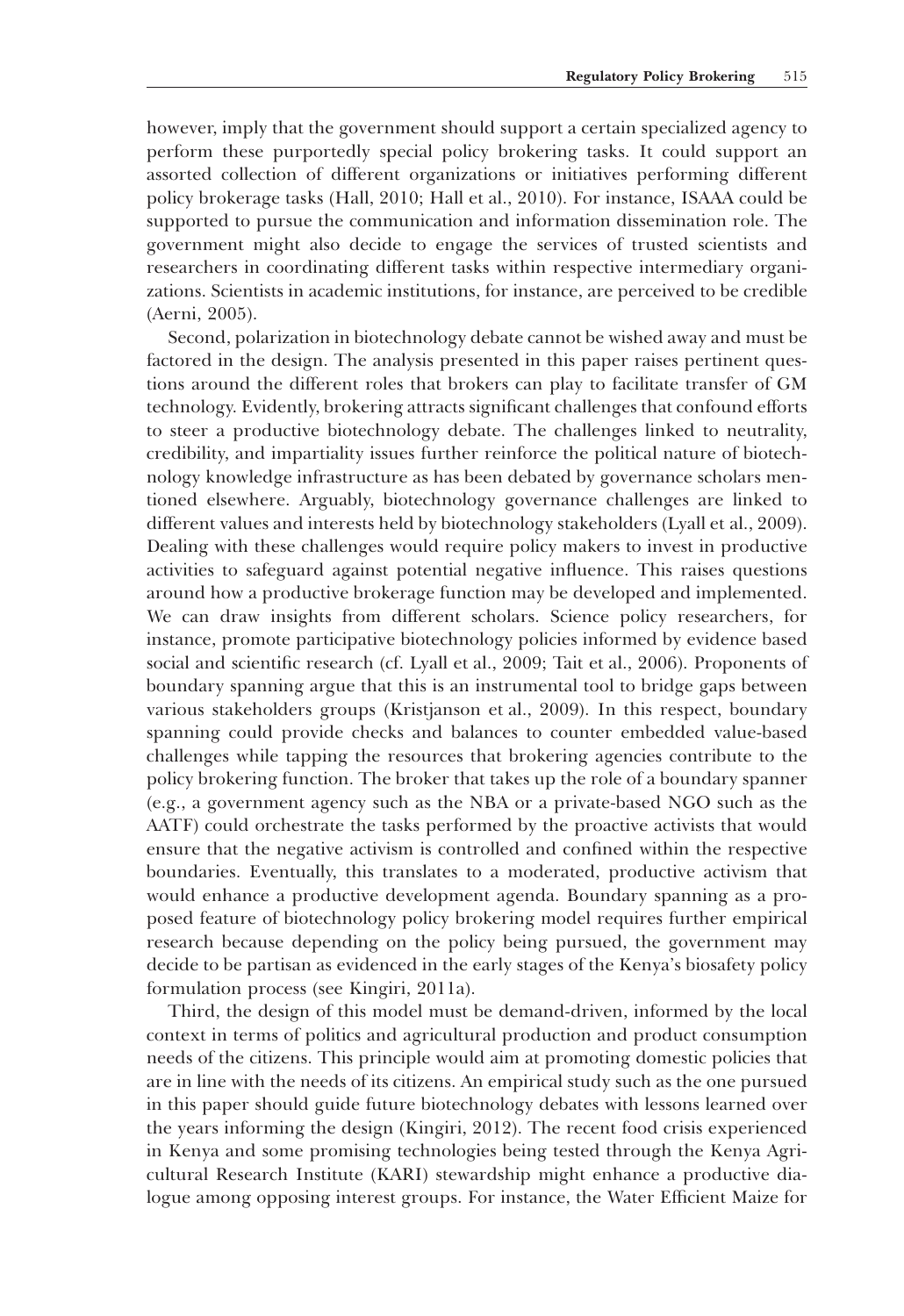Africa biotechnology initiative pursuing drought tolerance being brokered by the AATF and the *Bt* cotton (see Table 1) is one of the initiatives that seems to have received widespread public support (see Njoroge & Musyoka, 2011). This is where the KARI and the extension arm of the government could take a lead in advising on local production needs appropriately. In addition, the BioAWARE strategy for public awareness might need to be re-designed to consider local interests (see Kingiri, 2011b, for details of the dynamics surrounding this public awareness instrument in reconciling the polarized regulatory debate).

The principles discussed earlier should not be taken as a blueprint. Instead, a policy brokerage model for biotechnology regulation needs to be flexible to accommodate the dynamic and evolving nature of the biotechnology sector. This may require brokers to learn about using strategic intelligence and organizing their demand articulation process (Boon et al., 2008). In addition, in order to become client-oriented, an institutional change will be required toward a demand-driven way of working (Levidow, Sogaard, & Carr, 2002; World Bank, 2006), including forming effective linkages with relevant actors such as the farmers (Gibbons et al., 1994).

### **Conclusion**

The analysis presented in this paper acknowledges governance challenges associated with impartiality, credibility, and neutrality tensions linked to biotechnology regulation. The paper has, however, gone beyond biotechnology governance rhetoric to open up a new thinking around how biotechnology debates can be enhanced through policy brokering.

Through the lens of different intermediary organizations and Kenya's overall experience in regulatory policy process, the analysis has identified several policy and practice implications that the policy brokering function brings to the process of promoting pro-poor biotechnology development. The paper has argued that if potential brokers are analyzed from the perspective of understanding their role and stakeholding in the regulatory change process, this may help breakout the current polarized anti- and pro-biotechnology debates and thereby focus on how to enable productive biotechnology development. It has noted that policy makers can make informed decisions regarding what agencies and/or brokering tasks to support and the likely implications for putting biotechnology research to use. The motivation behind this is to harness the opportunities presented by these intermediary agencies in order to stimulate positive policy change that will impact biotechnology development. This implies that the policy brokerage function needs to be given critical thought during the start up of development initiatives in order for this to be integrated in the strategic objectives upfront. Consequently, this is likely to impact a systemic value to the development of the biotechnology subsector.

Due to the pervasiveness and dynamism of the brokering function that presents implementation challenges, the effectiveness of a policy brokering framework to deliver success in the biotechnology sector rests on a much wider set of principles such as, e.g., taking cognizance of the local politics, demands of the citizens, and the perceptions of the role and the value of brokers in the society. This being the case, the incorporation of policy brokers in the overall biotechnology innovation process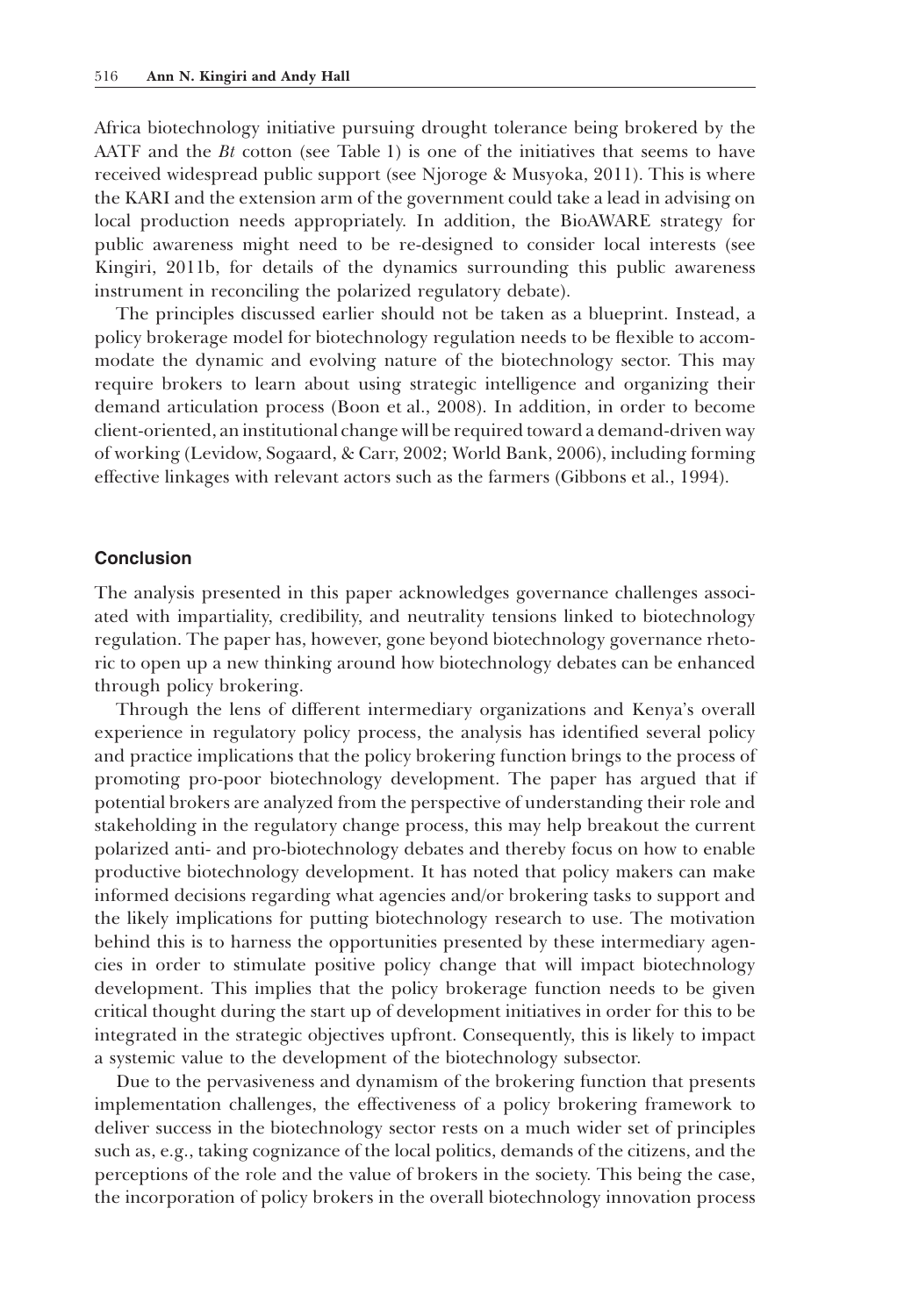is dependent on a process of institutional and policy learning and is likely to be a long-term process. It is nevertheless a different way of engaging stakeholders in a meaningful and informed way.

# **Notes**

- 1 Here, we use the term biotechnology to mean the manipulation of living organisms to produce goods and services useful to humans. However, we make a distinction between traditional (or conventional) and modern biotechnologies. The traditional approach allows the development of new products (such as seed varieties) by the process of selection from genetic material already present within a species, while the modern (transgenic) approach develops products (such as seed varieties) through insertion of genetic material from different species into a host plant. These products are known as genetically modified organisms (GMOs).
- 2 Innovation from an Agricultural Innovation System perspective is considered to be the result of a process of networking and interactive learning among a heterogeneous set of actors such as farmers, input industries, processors, traders, researchers, extensionists, government officials, and civil society organizations (World Bank, 2006).
- 3 Boundary organizations are sites of simultaneous production of knowledge and social order facilitating collaboration between scientists and nonscientists. They create a combined scientific and social order through the generation of boundary objects (e.g., regulations) and standardized packages (Guston, 2001).
- 4 The interim National Biosafety Committee (NBC) has since been replaced by the National Biosafety Authority (NBA) formed under the provisions of this act. This agency is responsible for all biosafety matters in relation to GMOs.
- 5 In 2006, at the height of the biosafety bill development in Kenya, the International Service for the Acquisition and Application of Agri-Biotech (ISAAA), in conjunction with other players, brokered the initiation and launch of a biotechnology knowledge-sharing platform, the Open Forum on Agricultural Biotechnology in Africa (OFAB) (http://www.ofabafrica.org/country\_chapter.php?id=1). OFAB meetings continue to be held monthly through the coordination of ISAAA.
- 6 Previously, the credibility of the NBC was questioned on the basis of the long periods taken to approve GM research applications (personal communication with research scientists involved; see also Ayele et al., 2006). This situation has improved, which may be attributed to familiarity with technology and a legally binding regulatory framework that led to the establishment of the NBA.

# **About the Authors**

**Ann N. Kingiri** is a Researcher at the African Centre for Technology, Nairobi, Kenya. Her research interests include development policy and practice in science and technology domains (biotechnology regulation and agricultural innovations) and she is currently pursuing research in climate change, bioenergy, biodiversity, agricultural security, and gender issues focusing on gender in agricultural innovations. She has published in *International Journal of Technology and Development Studies*, *Journal of International Development*, *Science and Public Policy*, among other journals, and has a chapter in the recently published *Biotechnology—Molecular Studies and Novel Applications for Improved Quality of Human Life*.

**Andy Hall** is a Visiting Professor at The Open University, Walton Hall, United Kingdom. His research interests include science technology and innovation in international development, with a special interest in agricultural and rural development. He has published in *International Journal of Technology Management and Sustainable Development*, *International Journal of Agricultural Resources*, *Governance and Ecology*, *Journal of International Development*, among other journals, and in several books.

### **References**

Action Aid. (2004). Analysis of the proposed biosafety bill, Review article by the KEGCO coalition representing 12 NGOs. Nairobi, Kenya: Action Aid International.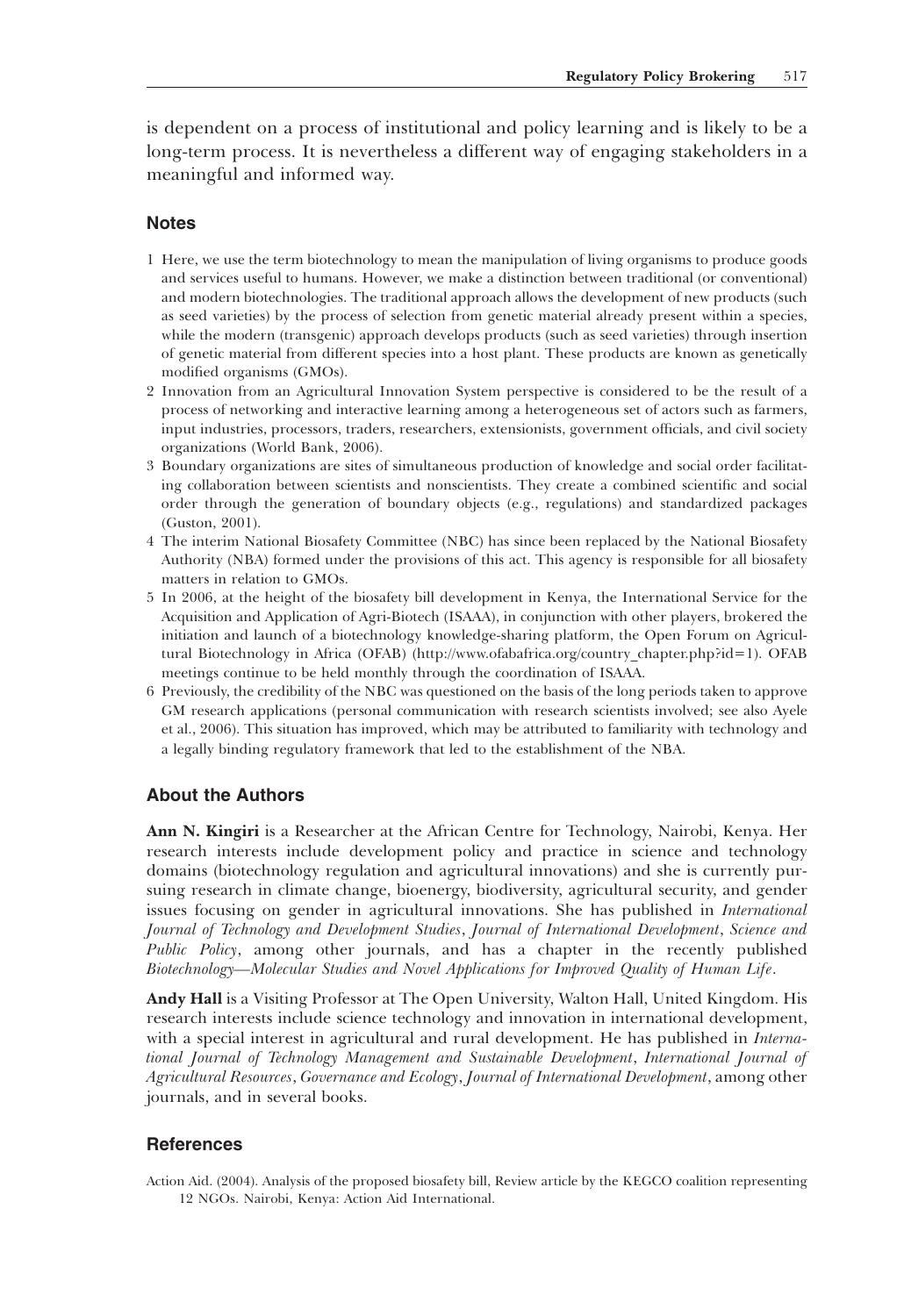- Aerni, P. (2005). Attitudes in the public debates towards agricultural biotechnology in developing countries. *Africa Technology Development Forum Journal*, *2*(1), 8–10.
- Aerni, P., & Bernauer, T. (2006). Stakeholder attitudes toward GMOs in the Philippines, Mexico, and South Africa: The issue of public trust. *World Development*, *34*(3), 557–575.
- Africa Biotechnology Stakeholders Forum (ABSF). (2010). About ABSF. Retrieved from http://www. absfafrica.org/
- African Agricultural Technology Foundation (AATF). (2010). A not-for-profit organization designed to facilitate and promote public/private partnerships for the access and delivery of appropriate proprietary agricultural technologies for use by resource-poor smallholder farmers in Sub-Saharan Africa. Retrieved from http://www.aatf-africa.org/en/
- Ayele, S., Chataway, J., & Wield, D. (2006). Partnerships in African crop biotech. *Nature Biotechnology*, *24*, 619–621.
- Bernauer, T. (2005). The causes and consequences of international trade conflict over agricultural biotechnology. *International Journal of Biotechnology*, *7*, 7–28.
- Bernauer, T., & Aerni, P. (2008). Trade conflict over genetically modified organisms. In K. Gallagher (Ed.), *Handbook on trade and the environment* (pp. 183–193). Cheltenham, UK: Edward Elgar.
- Boon, W. P. C., Moors, E., Kuhlmann, S., & Smits, R. (2008). Demand articulation in intermediary organisations: The case of orphan drugs in the Netherlands. *Technological Forecasting and Social Change*, *75*, 644–671.
- Braun, D. (1993). Who governs intermediary agencies? Principal–agent relations in research policy-making. *Journal of Public Policy*, *13*, 135–162.
- Callon, M. (1994). Is science a public good? *Science, Technology & Human Values*, *19*, 395–424.
- Food & Agricultural Organization (FAO). (2004). *The state of food & agriculture. Agricultural biotechnology: Meeting the needs of the poor?* Rome: FAO.
- Fukuda-Parr, S. (2006). Introduction: Global actors, markets and rules driving the diffusion of genetically modified (GM) crops in developing countries. *International Journal of Technology and Globalisation*, *2*(1/2), 1–11.
- Gibbons, M., Limoges, C., Nowotny, H., Schwartzman, S., Scott, P., & Trow, M. (1994). *The new production of knowledge: The dynamics of science and research in contemporary societies*. London: Sage.
- Guston, D. (2001). Boundary organizations in environmental policy and science: An introduction. *Science, Technology & Human Values*, *26*(4), 399–408.
- Guston, D. H. (1999). Stabilizing the boundary between US politics and science: The role of the Office of Technology Transfer as a boundary organization. *Social Studies of Science*, *29*, 87–111.
- Hall, A. (2005). Capacity development for agricultural biotechnology in developing countries: An innovation systems view of what is and how to develop it. *Journal of International Development*, *17*, 611–630.
- Hall, A. (2010). Brokering networks for innovation: Who and how? Research into Use (RIU) discussion paper, April 2010. Retrieved from http://www.researchintouse.com
- Hall, A., Clark, N., & Frost, A. (2010). Bottom-up, bottom-line: Development-relevant enterprises in East Africa and their significance for agricultural innovation. RIU discussion paper, July 2010. Retrieved from http://www.researchintouse.com
- Harsh, M. (2005). Formal and informal governance of agricultural biotechnology in Kenya: Participation and accountability in controversy surrounding the draft biosafety bill. *Journal of International Development*, *17*, 661–677.
- Harsh, M. (2008). Living technology and development: Agricultural biotechnology and civil society in Kenya. Unpublished PhD thesis, University of Edinburgh.
- Herring, R. J. (2010). Epistemic brokerage in the bio-property narrative: Contributions to explaining opposition to transgenic technologies in agriculture. *New Biotechnology*, *27*(5), 614–622.
- Howells, J. (2006). Intermediation and the role of intermediaries in innovation. *Research Policy*, *35*, 715– 728.
- IAASTD. (2009). *Agriculture at a crossroads: International Assessment of Agricultural Knowledge, Science and Technology for Development (IAASTD) global report*. Washington, DC: Island Press.
- International Service for the Acquisition of Agri-Biotech Applications (ISAAA). (2010). *ISAAA Africenter*. Retrieved from http://africenter.isaaa.org
- Jasanoff, S. (1990). *The fifth branch: Science advisers as policy makers*. Cambridge, MA: Harvard University Press.
- Juma, C., & Serageldin, I. (2007). *Freedom to innovate: Biotechnology in Africa's development, a report of the high-level African panel on modern biotechnology*. Addis Ababa and Pretoria: AU and NEPAD.
- Kamau, W. (2010). Opposition or engagement? Civil society perspectives on biosafety regulation in Kenya. A presentation made during a Biosafety workshop organized by Centre for African Bio-Entrepreneurship (CABE), Future Agricultures Consortium and the STEPS Centre, University of Sussex on November 15–16, Nairobi, Kenya.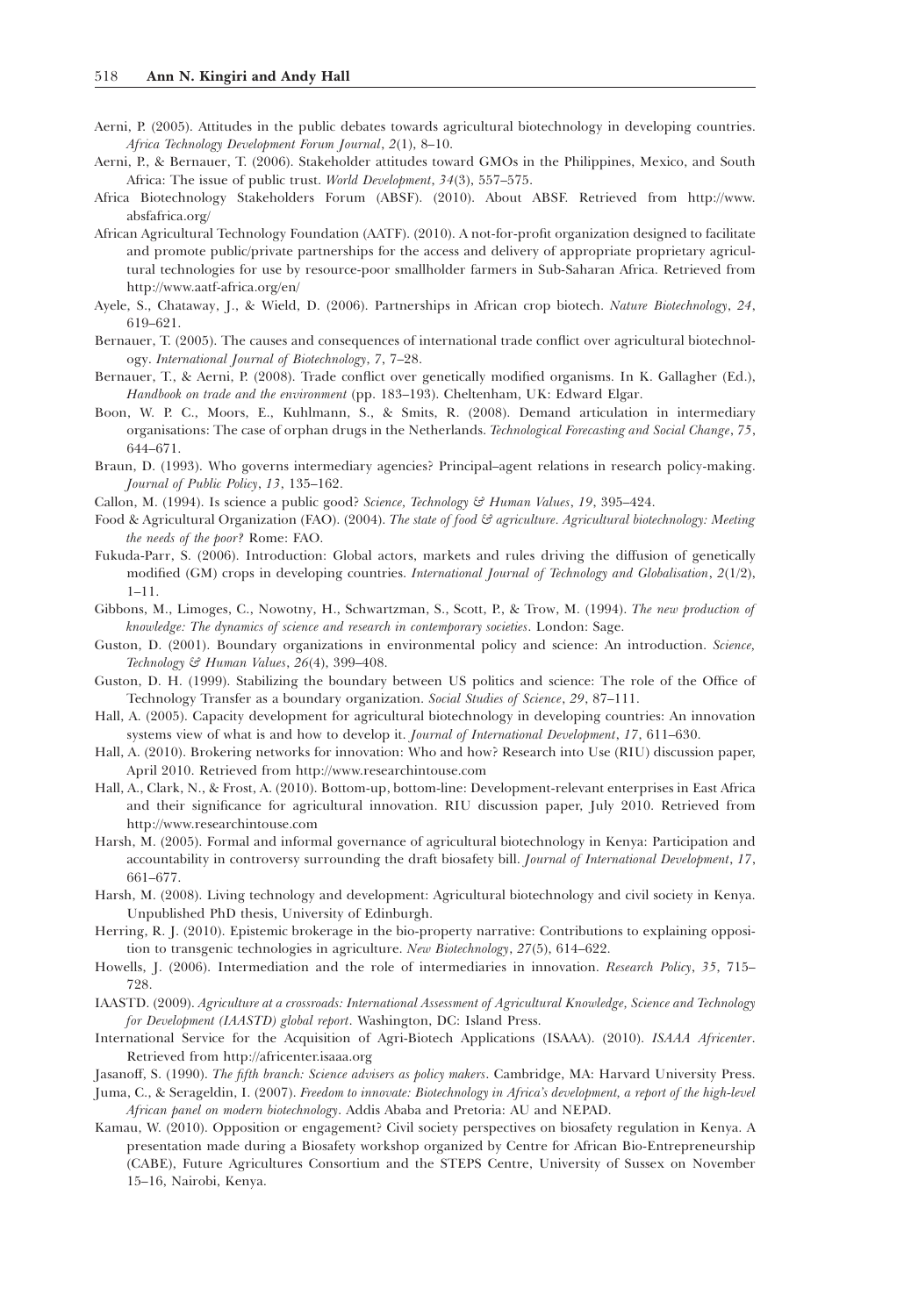- Karembu, M., Otunge, D., & Wafula, D. (2010). *Developing a biosafety law: Lessons from the Kenyan experience*. Nairobi: ISAAA AfriCenter.
- Kenya Organic Agriculture Network (KOAN). (2010). KOAN Strategic Plan, 2010–2014. Retrieved from http://www.koan.co.ke/resources/docs/koan-strategic-plan.pdf
- Kingiri, A. (2010). Experts to the rescue? An analysis of the role of experts in biotechnology regulation in Kenya. *Journal of International Development*, *22*, 325–340.
- Kingiri, A. (2011a). Underlying tensions of conflicting advocacy coalitions in an evolving modern biotechnology regulatory subsystem: Policy learning and influence of Kenya's regulatory policy process. *Science and Public Policy*, *38*(3), 199–211.
- Kingiri, A. (2011b). The contested framing of biosafety regulation as a tool for enhancing public awareness: Insights from the Kenyan regulatory process and BioAWARE strategy. *International Journal of Technology and Development Studies*, *2*(1), 64–86.
- Kingiri, A. (2012). The bumpy path towards knowledge convergence for pro-poor agro-biotechnology regulation and sevelopment: Exploring Kenya's regulatory process. In R. H. Sammour (Ed.), *Biotechnology— Molecular Studies and Novel Applications for Improved Quality of Human Life* (pp. 79–96). Rijeka, Croatia: Intech Publishers.
- Kingiri, A., & Ayele, S. (2009). Towards a smart biosafety regulation: The case of Kenya. *Environmental Biosafety Research*, *8*, 133–139.
- Klerkx, L., Aarts, N., & Leeuwis, C. (2010). Adaptive management in agricultural innovation systems: The interactions between innovation networks and their environment. *Agricultural Systems*, *103*, 390–400.
- Klerkx, L., Hall, A., & Leeuwis, C. (2009a). Strengthening agricultural innovation capacity: Are innovation brokers the answer? UNU-MERIT working paper 2009-019. Retrieved from http://www.merit.unu.edu/ publications/wppdf/2009/wp2009-019.pdf
- Klerkx, L., Hall, A., & Leeuwis, C. (2009b). Strengthening agricultural innovation capacity: Are innovation brokers the answer? *International Journal of Agricultural Resources, Governance and Ecology*, *8*, 409–438.
- Klerkx, L., & Leeuwis, C. (2008a). Matching demand and supply in the agricultural knowledge infrastructure: Experience with innovation intermediaries. *Food Policy*, *33*(3), 260–276.
- Klerkx, L., & Leeuwis, C. (2008b). Balancing multiple interests: Embedding innovation intermediation in the agricultural knowledge infrastructure. *Technovation*, *28*(6), 364–378.
- Klerkx, L., & Leeuwis, C. (2009). Establishment and embedding of innovation brokers at different innovation system levels: Insights from the Dutch agricultural sector. *Technological Forecasting and Social Change*, *76*(6), 849–860.
- Kristjanson, P., Reid, R. S., Dickson, N., Clark, W. C., Romney, D., Puskur, R., et al. (2009). Linking international agricultural research knowledge with action for sustainable development. *Proceedings of the National Academy of Sciences*, *9*, 5047–5052.
- Levidow, L., Sogaard, V., & Carr, S. (2002). Agricultural public-sector research establishments in Western Europe: Research priorities in conflict. *Science and Public Policy*, *29*(4), 287–295.
- Lyall, C., Papaioannou, T., & Smith, J. (2009). The challenges of policy-making for the new life sciences. In C. Lyall, T. Papaioannou & J. Smith (Eds.), *The limits to governance. The challenge of policy-making for the new life sciences* (pp. 1–17). Farnham, UK: Ashgate.
- Lyall, C., & Tait, J. (2005). Shifting policy debates and the implications for governance. In C. Lyall & J. Tait (Eds.), *New modes of governance. Developing an integrated policy approach to science, technology, risk and the environment* (pp. 3–17). Aldershot, UK: Ashgate.
- Makinde, D. (2010). The transformed NEPAD and the role of ABNE in building functional regulatory systems in Africa. Training Workshop for East Africa Regulators July 14–16, 2010, Nairobi, Kenya.
- Mbaria, J. (2008). Farmers planting maize that poses threat to humans. *Sunday Nation*, March 23.
- Mugwagwa, J. T. (2008). Supranational organizations and cross-national policy convergence: The case of biosafety in Southern Africa. PhD thesis, Development Policy and Practice, Faculty of Mathematics, Computing and Technology, The Open University.
- Murphy, J., Levidow, L., & Carr, S. (2006). Regulatory standards for environmental risks: Understanding the US–EU conflict over genetically modified crops. *Social Studies of Science*, *36*(1), 133–160.
- Njoroge, R., & Musyoka, D. (2011). Biotech cotton to be commercialized in Kenya by end of 2014. Special report, Xinhua news. *African News Kenya Focus*, November 25–December 1.
- Omamo, S. W., & von Grebmer, K. (Eds.). (2005). *Biotechnology, agriculture and food security in Southern Africa*. Washington, DC and Harare: IFPRI and FANRPAN.
- Paarlberg, R. (2001). *The politics of precaution: Genetically modified crops in developing countries*. Baltimore, MD: The Johns Hopkins University Press.
- Paarlberg, R. (2003). Reinvigorating genetically modified crops. *Issues in Science and Technology*, *19*(3), 86–92.
- Paarlberg, R. (2008). *Starved for science: How biotechnology is being kept out of Africa*. Cambridge, MA: Harvard University Press.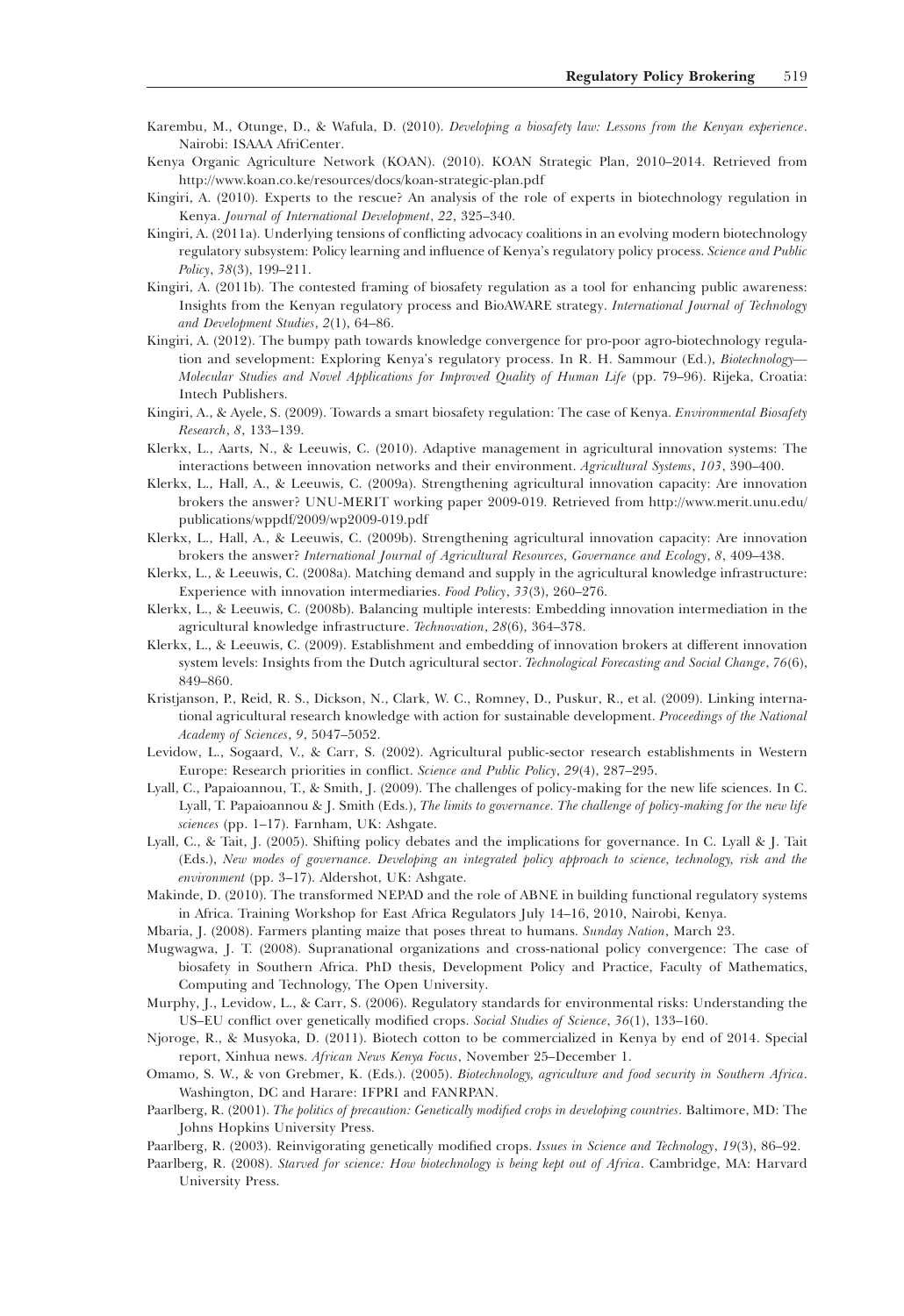Paarlberg, R., & Pray, C. (2007). Actors on the landscape. *AgBioForum*, *10*(3), 144–153.

- Panos Report. (2005). *The GM debate—Who decides? An analysis of decision-making about genetically modified crops in developing countries*. Report No. 49, London: Panos.
- Republic of Kenya (RoK). (1998). Regulations and guidelines for biosafety in biotechnology for Kenya. *NCST,* 41.
- Republic of Kenya (RoK). (2006). *National biotechnology development policy*. Nairobi: Government Printer.
- Republic of Kenya (RoK). (2008). National Biotechnology Awareness Strategy, 2008–2013, (*BioAWARE*), Kenya. Empowering Kenya for better biotechnology stewardship. Nairobi: ASCU, Ministry of Agriculture.
- Republic of Kenya (RoK). (2009). *The Biosafety Act, 2009. Kenya Gazette supplement no. 10 (acts no. 2)*. Nairobi: Government Printer.
- Sander, F. (2007). A construction of Kenya's biosafety regulations and guidelines. How international donor agencies interact with regulatory innovation actor-network. MSc thesis, Science and Technology Studies, Faculty of Social and Behavioural Sciences, University of Amsterdam.
- Scott, M. (2005). Plural rationalities, contested expertise: UK scientists and GM crops. PhD Thesis, Faculty of Technology, Open University.
- Shohet, S., & Prevezer, M. (1996). UK biotechnology: Institutional linkages, technology transfer and the role of intermediaries. *R&D Management*, *26*(3), 283–298.
- Tait, J., Chataway, J., Lyall, C., & Wield, D. (2006). Governance, policy, and industry strategies: Pharmaceuticals and agro-biotechnology. In M. Mazzucato & G. Dosi (Eds.), *Innovation, growth and market structure in high-tech industries: The case of biotech-pharmaceuticals* (pp. 378–401). Cambridge: Cambridge University press.
- *The Standard*. (2010). GM foods now part of our diet. Parliamentary committee claims government plans massive importation of GM foods. April 27, p. 18.
- Van der Meulen, B., Nedeva, M., & Braun, D. (2005). *Intermediaries organisation and processes: Theory and research issues*. Enschede, the Netherlands: PRIME Workshop.
- Wambugu, F. (2001). *Modifying Africa. How biotechnology can benefit the poor and hungry, a case study from Kenya* (2nd ed.). Nairobi, Kenya: Author.
- Waterton, C. (2005). Scientists' conceptions of boundaries between their own research and policy. *Science and Public Policy*, *32*(6), 435–444.
- Winch, G., & Courtney, R. (2007). The organisation of innovation brokers: An international review. *Technology Analysis and Strategic Management*, *19*(6), 747–763.
- World Bank. (2006). Why assess the value of the innovation systems perspective? In A. Hall, W. Janssen, E. Pehu, & R. Rajalahti (Eds.), *Enhancing agricultural innovation: How to go beyond the strengthening of research systems* (pp. 1–10). Economic Sector Work Report. Washington, DC: The World Bank.
- Zerbe, N. (2004). Feeding the famine? American food aid and the GMO debate in Southern Africa. *Food Policy*, *29*, 593–608.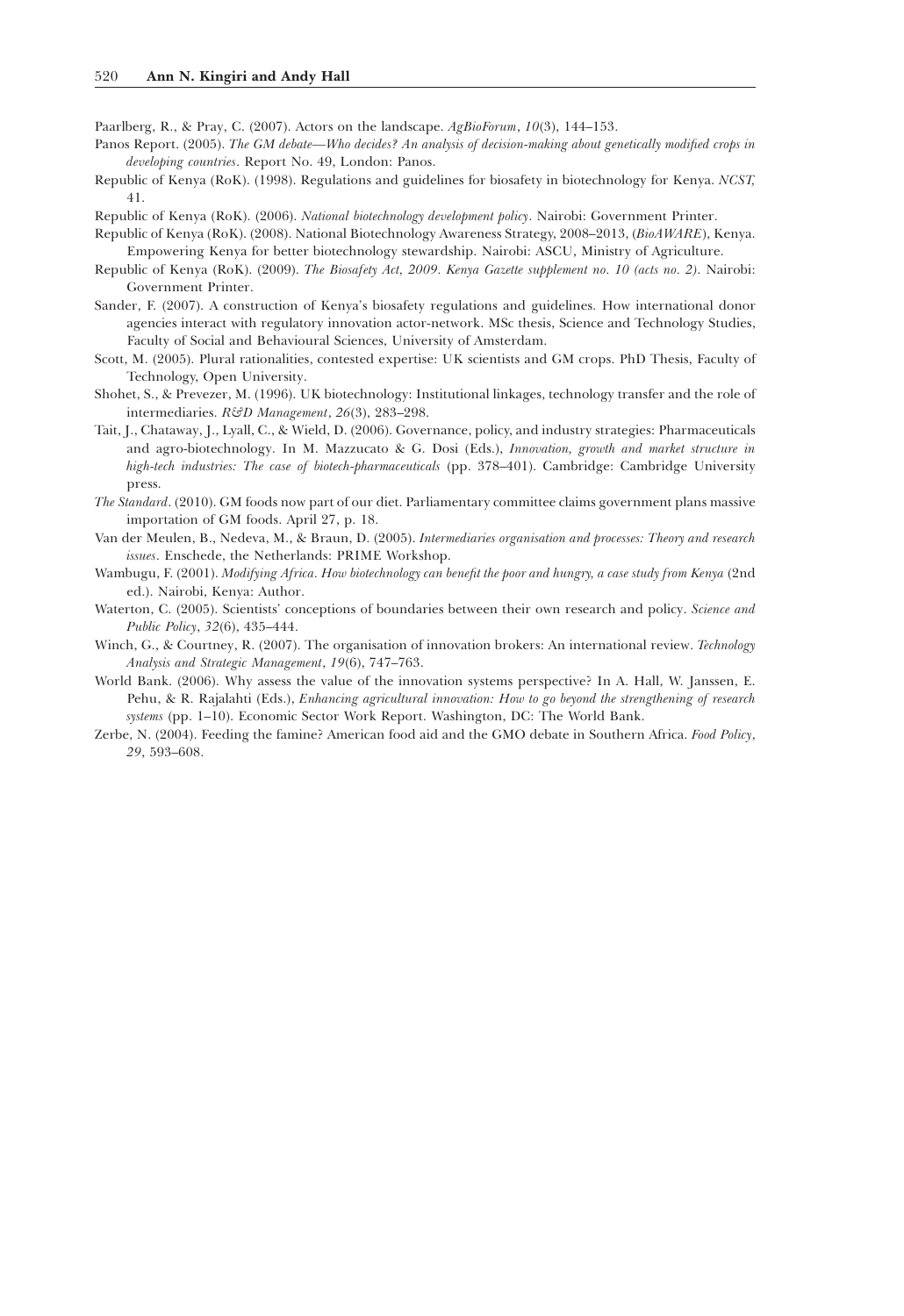| Source                                         | Media Report Title                                                           | Summary of Issue(s)                                                                                                                                                                                                                                                                                                                                                                                                       | Remark/Writer                                                                                                                 |
|------------------------------------------------|------------------------------------------------------------------------------|---------------------------------------------------------------------------------------------------------------------------------------------------------------------------------------------------------------------------------------------------------------------------------------------------------------------------------------------------------------------------------------------------------------------------|-------------------------------------------------------------------------------------------------------------------------------|
| Online Sunday Nation<br>$(SN)$ , 25 Apr. 2010. | Move to shield<br>Kenyans from<br><b>GMOs</b>                                | Report claims that<br>appointment of officers of<br>NBA by the Minister for<br>Science and Technology<br>would enhance safety of<br>GMOs through vetting<br>using proper importation                                                                                                                                                                                                                                      | Article prompted by fear that<br>GM maize seed had illegally<br>been imported.                                                |
| Online SN, 13 Mar.<br>2011.                    | <b>United States</b><br>pushed for<br>passing of the<br><b>Biosafety Act</b> | procedures.<br>A diplomatic cable from U.S.<br>ambassador to Kenya sent<br>to American Secretary of<br>State in March 2009,<br>revealed by whistle blowing<br>"wikileaks" noted that<br>American government was<br>the main force behind the<br>speedy enactment of the<br>Biosafety Act that paves<br>way for introduction of GM                                                                                         | Writer G. Gatonye                                                                                                             |
| Daily Nation (DN), 14<br>Mar. 2011             | Millers brush off<br>claims of GMO<br>cereal imports                         | products in Kenya.<br>Protests in Nairobi by KBioC<br>network & Unga revolution<br>groups urging the<br>government not to permit<br>importation of GM crops<br>prompts the Cereals Millers<br>Association chairman to<br>refute claims that millers                                                                                                                                                                       | Article by a Nation<br>Newspaper correspondent                                                                                |
| Nature News, 11 Jul.<br>2011                   | Kenya set to give<br>green light to<br>GM crops                              | have imported GM maize.<br>Signing of the draft<br>regulations by Minister for<br>Science and Technology<br>making them operational.<br>For scientists,<br>commercialization of GM<br>products is soon becoming<br>a reality. Dissidents' voices<br>from KBioC network<br>expressed concern that this<br>will lead to patenting of<br>seeds which to farmers is<br>unethical and undermines<br>their right to save seeds. | Writer N. Gilbert                                                                                                             |
| DN, 14 Jul. 2011                               | Kenya approves<br>import of GMO<br>maize                                     | The Cabinet through the<br>President issues a statement<br>that approved importation<br>of GM maize to avert a<br>food crisis. Importation<br>would be done under<br>conditions, namely, to be<br>used for production of<br>flour only; to be clearly<br>labelled; millers to seek<br>authorization from NBA.                                                                                                             | Article by Nation reporters.<br>This approval sparks<br>diverse reactions some in<br>support and others<br>opposing the move. |
| http://www.allaafrica.com<br>11 Jul. 2011      | Kenya: The<br>shocking reality<br>about GMOs                                 |                                                                                                                                                                                                                                                                                                                                                                                                                           | Article by D. Opiyo                                                                                                           |

# **Appendix 1: Selected Media Reports Showing the Never Ending Controversies Surrounding Kenya's Biotech Regulatory Process**